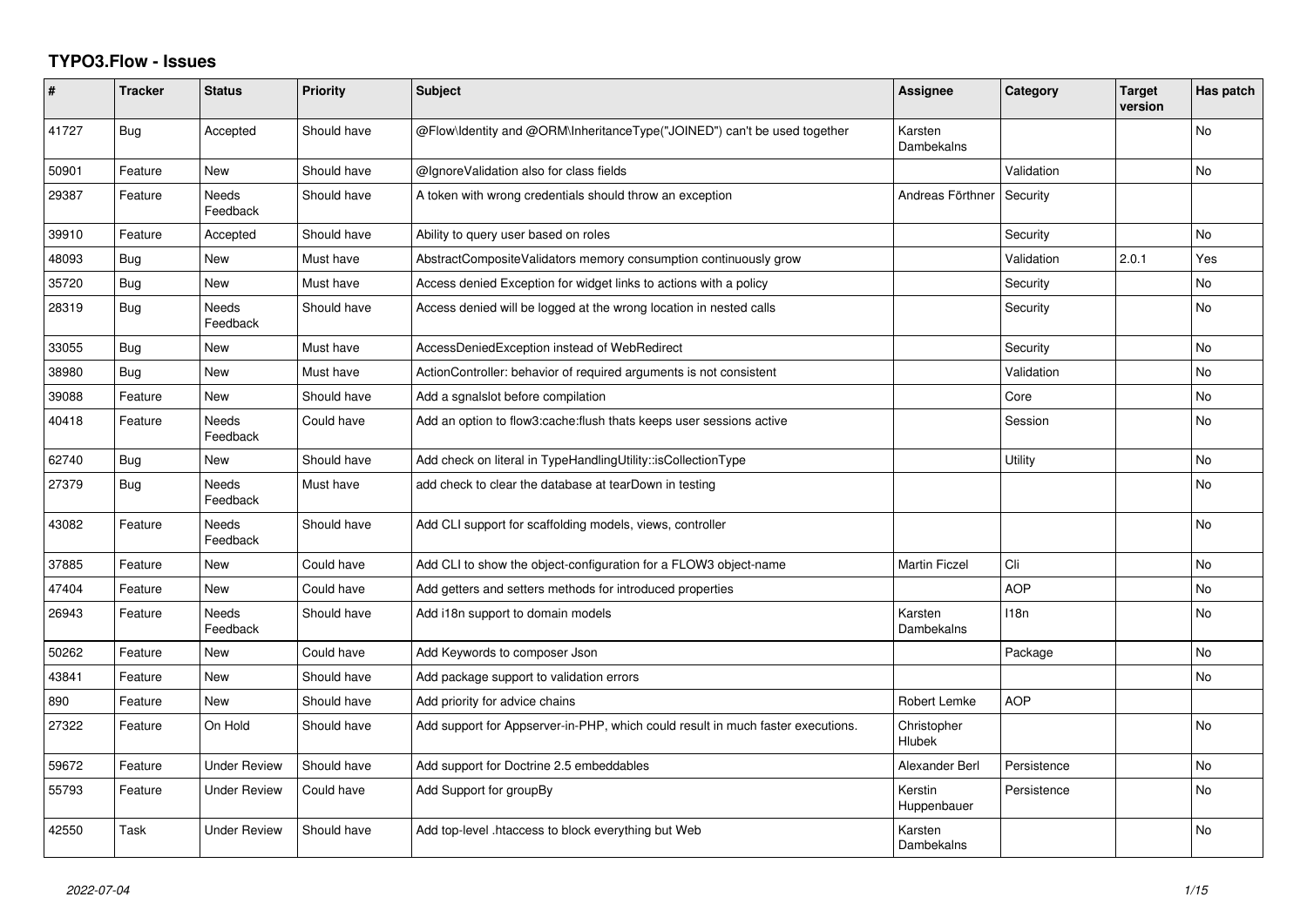| #     | <b>Tracker</b> | <b>Status</b>     | <b>Priority</b> | <b>Subject</b>                                                                                          | <b>Assignee</b>       | Category    | <b>Target</b><br>version | Has patch |
|-------|----------------|-------------------|-----------------|---------------------------------------------------------------------------------------------------------|-----------------------|-------------|--------------------------|-----------|
| 36955 | Feature        | <b>New</b>        | Should have     | Add type filter to var_dump()                                                                           |                       | Error       |                          | No        |
| 46216 | Feature        | New               | Should have     | Add wincache cache backend                                                                              |                       | Cache       |                          | No        |
| 46816 | Feature        | New               | Should have     | Add xcache cache backend                                                                                |                       | Cache       |                          | No        |
| 58579 | Feature        | New               | Should have     | Adding own environment constants to Flow                                                                |                       |             | 2.x                      | No        |
| 51459 | Feature        | New               | Should have     | Allow catching of particular exceptions on property mapping                                             |                       | <b>MVC</b>  |                          | No        |
| 33049 | Feature        | <b>New</b>        | Could have      | Allow configuration of context without environment variable (needed for IIS)                            |                       | Core        |                          | No        |
| 57763 | Feature        | New               | Should have     | Allow controller / package / action as params in<br>\TYPO3\Fluid\ViewHelpers\Form\ButtonViewHelper      |                       |             |                          | No        |
| 3312  | Feature        | Needs<br>Feedback | Should have     | Allow for easy logging by annotations                                                                   | Robert Lemke          | Log         |                          |           |
| 28231 | Feature        | New               | Should have     | Allow output to STDERR for CLI Response                                                                 |                       | <b>MVC</b>  |                          |           |
| 45851 | Feature        | Needs<br>Feedback | Could have      | Allow referencing environment variables in Settings.yaml                                                | Adrian Föder          |             |                          | No        |
| 47339 | Feature        | Needs<br>Feedback | Could have      | Allow RequestHandlers to get the current Request injected                                               | Alexander Berl        | Http        |                          | No        |
| 49050 | Feature        | New               | Should have     | Allow Subqueries in QueryInterface                                                                      |                       | Persistence |                          | No        |
| 31500 | Bug            | Under Review      | Must have       | Argument validation for CLI requests is not done                                                        | Karsten<br>Dambekalns | Validation  |                          | No        |
| 2974  | Bug            | New               | Must have       | Aspect / Proxy Cache is not emptied automatically if an interface used for introduction<br>was modified | <b>Robert Lemke</b>   | <b>AOP</b>  |                          |           |
| 55954 | Bug            | <b>New</b>        | Should have     | Associations to ValueObjects should not be cascade all'd                                                |                       |             |                          | No        |
| 36508 | Bug            | New               | Should have     | AuthenticationProvider Request Patterns                                                                 |                       | Security    |                          | No        |
| 1785  | Feature        | New               | Must have       | Automatic garbage collection for expired cache entries                                                  |                       | Cache       |                          |           |
| 33587 | Feature        | New               | Should have     | Automatically remove unused Resources                                                                   |                       | Resource    |                          | No        |
| 55199 | Feature        | New               | Should have     | Avoid Buffering of Shell output                                                                         |                       | Cli         |                          | No.       |
| 32707 | Bug            | Accepted          | Must have       | <b>Bad Bad FileBackend</b>                                                                              | Karsten<br>Dambekalns | Cache       | 2.0.1                    | No        |
| 53189 | Bug            | <b>New</b>        | Should have     | Blog tutorial no longer works                                                                           | <b>Philipp Maier</b>  |             |                          | No        |
| 59023 | Bug            | New               | Should have     | BooleanConverter should not convert empty values to boolean                                             |                       | Property    |                          | No        |
| 50080 | Bug            | Needs<br>Feedback | Should have     | Broken concept for CLI/Web separation                                                                   | Karsten<br>Dambekalns | Core        |                          | INO.      |
| 54446 | Bug            | New               | Should have     | Cache filebackend 'include_once'                                                                        |                       | Cache       |                          | No        |
| 42520 | Bug            | <b>New</b>        | Must have       | Cache must be flushed globally for package state changes                                                |                       | Core        |                          | No        |
| 58744 | Bug            | New               | Should have     | Can not split configuration in settings.yaml                                                            |                       |             |                          | No        |
| 52430 | Bug            | New               | Should have     | Cannot convert from UUID to auto-increment ID                                                           |                       |             |                          | No        |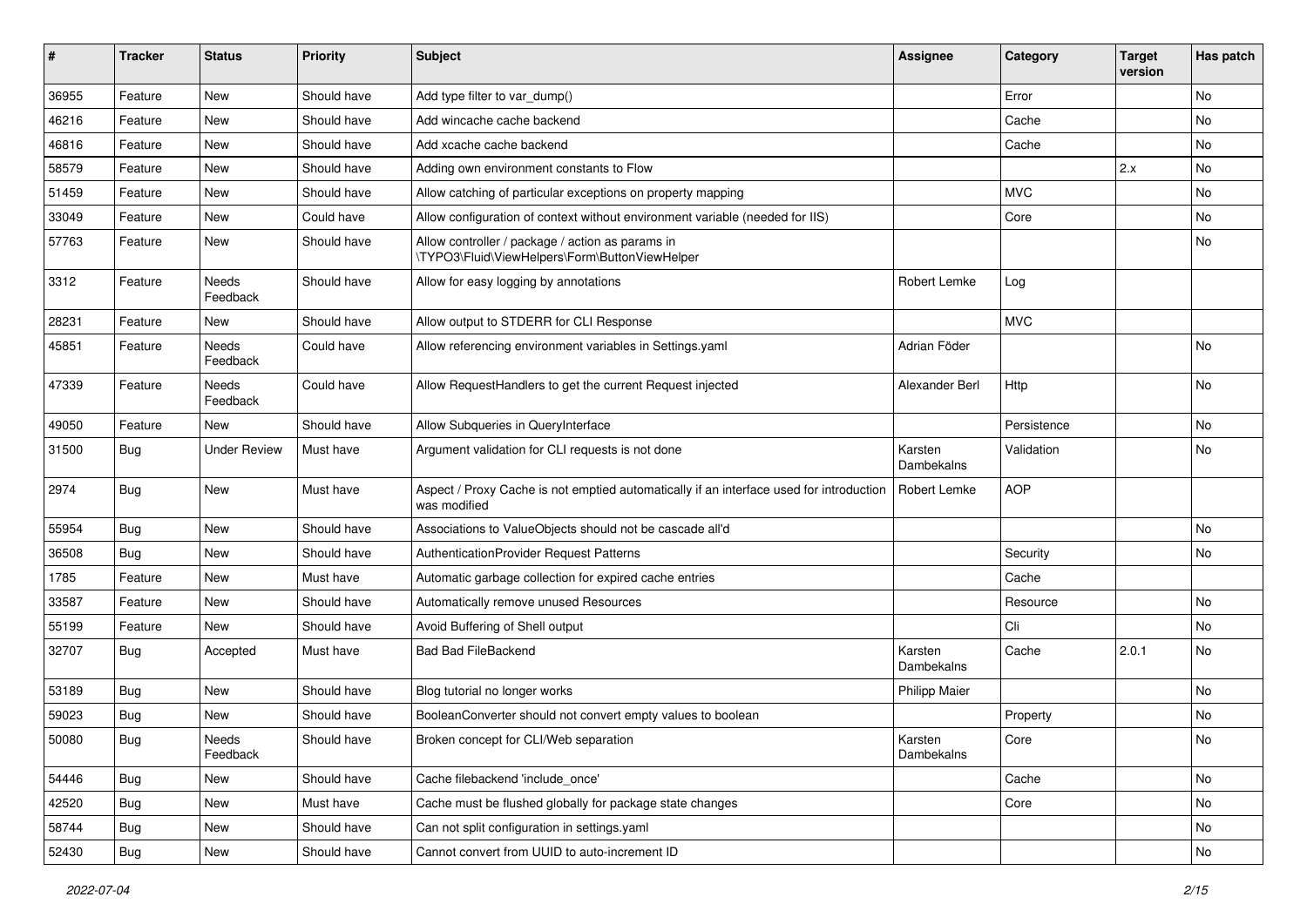| #     | <b>Tracker</b> | <b>Status</b>            | <b>Priority</b> | <b>Subject</b>                                                                                     | <b>Assignee</b>         | Category        | <b>Target</b><br>version | Has patch |
|-------|----------------|--------------------------|-----------------|----------------------------------------------------------------------------------------------------|-------------------------|-----------------|--------------------------|-----------|
| 28016 | Bug            | Needs<br>Feedback        | Should have     | Cascade remove of cleared ArrayCollection                                                          | Karsten<br>Dambekalns   | Persistence     |                          | No        |
| 41900 | Feature        | Accepted                 | Should have     | Check for duplicate PSR-0 autoload namespaces                                                      | Christian Jul<br>Jensen | Package         |                          | No        |
| 30933 | Feature        | Needs<br>Feedback        | Should have     | Check for unique constraints on add()                                                              | Karsten<br>Dambekalns   | Persistence     |                          | No        |
| 41414 | Task           | <b>Needs</b><br>Feedback | Should have     | Check packageKey naming / file structure below Packages/Vendor                                     |                         | Package         |                          | <b>No</b> |
| 8463  | Feature        | New                      | Should have     | Check security policy for objects reconstituted in the session scope                               |                         | Security        |                          |           |
| 8462  | Feature        | New                      | Should have     | Check subobjects in query rewriting                                                                |                         | Security        |                          |           |
| 52909 | <b>Bug</b>     | New                      | Should have     | Class Loader fallback to non-proxy hides fatal errors                                              |                         | Core            |                          | No        |
| 53533 | Bug            | New                      | Should have     | Class reflection assumes reverse PSR-0, can lead to fail in autoloader                             |                         | Reflection      |                          | No        |
| 58622 | Feature        | <b>New</b>               | Must have       | Clearer Exception: Array to string conversion                                                      |                         | Core            |                          | No        |
| 30428 | Feature        | New                      | Should have     | Cloning of request arguments                                                                       |                         | <b>MVC</b>      |                          |           |
| 48167 | Feature        | Accepted                 | Should have     | Command line account and role browsing                                                             | Adrian Föder            | Security        |                          | No        |
| 51809 | <b>Bug</b>     | <b>Under Review</b>      | Must have       | Commit "[BUGFIX] Published resources don't support symlinks" produces an fatal<br>error on Windows | Adrian Föder            | Core            | 2.0.1                    | No        |
| 27561 | Task           | Accepted                 | Could have      | Complete documentation                                                                             |                         | Documentation - |                          | <b>No</b> |
| 43621 | <b>Bug</b>     | <b>Under Review</b>      | Must have       | Composer installer overwrites Settings.yaml.example                                                | Karsten<br>Dambekalns   |                 |                          | No        |
| 46910 | Feature        | New                      | Should have     | Composer integration - PackageStates.php                                                           |                         |                 |                          | <b>No</b> |
| 57437 | <b>Bug</b>     | New                      | Should have     | Composer package replacement is not supported                                                      |                         | Package         |                          | No        |
| 59442 | Bug            | <b>Under Review</b>      | Should have     | Composite primary keys including foreign entity don't work                                         |                         | Persistence     |                          | No        |
| 3755  | Task           | New                      | Must have       | Concurrency stress testing and cache mechanism                                                     |                         | - Testing -     |                          |           |
| 29972 | Feature        | <b>Under Review</b>      | Should have     | <b>Configurable Redirects</b>                                                                      | <b>Tim Kandel</b>       | MVC - Routing   |                          | No        |
| 33710 | Feature        | <b>New</b>               | Should have     | Configuration based on Domain                                                                      |                         |                 |                          | <b>No</b> |
| 48898 | Bug            | New                      | Must have       | configuration for roles fails if one of Policy.yaml files contain empty "roles array"              | Christian Müller        | Security        | 2.0.1                    | No        |
| 53224 | Bug            | New                      | Should have     | Constructor in subclass breaks call chain leading to missing identifier / uuid                     |                         | Object          |                          | No        |
| 31210 | Bug            | New                      | Must have       | constructor of proxy class not compatible with interfaces defening a constructor                   |                         | Object          |                          | No        |
| 42606 | Bug            | <b>New</b>               | Must have       | Content Security with nested objects                                                               |                         | Security        |                          | No        |
| 57541 | <b>Bug</b>     | <b>Under Review</b>      | Must have       | Content Security: operands work intrinsically differently in Rewrite and Manual check              |                         | Security        |                          | No        |
| 42601 | Bug            | <b>Under Review</b>      | Must have       | Content Security: QOM rewriting is omitted if used in certain cases in an Action<br>Controller     | Robert Lemke            | Security        | 2.0.1                    | No        |
| 33937 | Feature        | Accepted                 | Should have     | Convenience method to resolve public "resource://" paths                                           | Karsten<br>Dambekalns   | Resource        |                          | No        |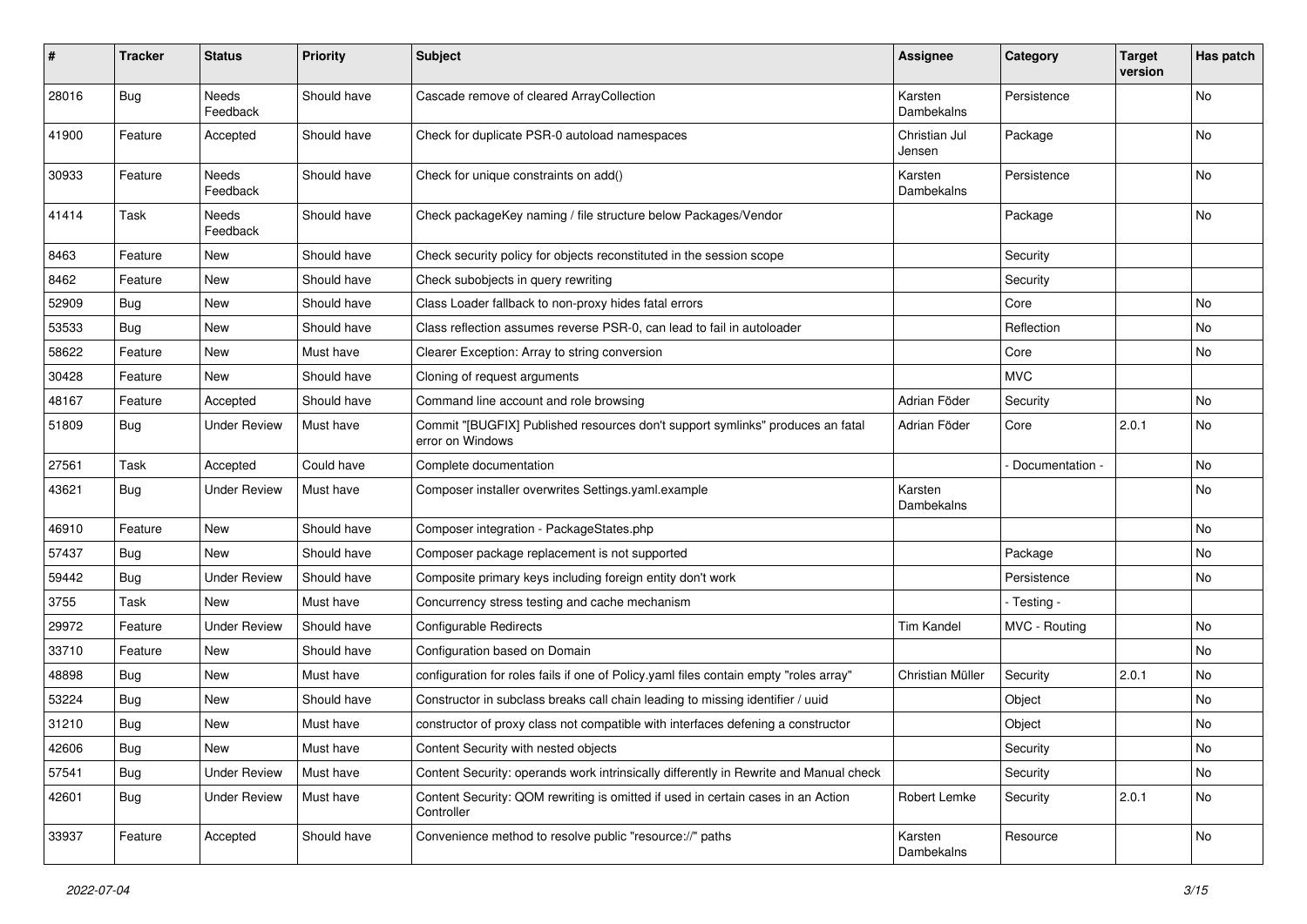| ∦     | <b>Tracker</b> | <b>Status</b>       | <b>Priority</b> | <b>Subject</b>                                                                                       | Assignee              | Category         | <b>Target</b><br>version | Has patch |
|-------|----------------|---------------------|-----------------|------------------------------------------------------------------------------------------------------|-----------------------|------------------|--------------------------|-----------|
| 56573 | Bug            | <b>New</b>          | Should have     | Converting by Flow\Identity                                                                          |                       | Persistence      |                          | <b>No</b> |
| 41148 | <b>Bug</b>     | <b>New</b>          | Must have       | Converting of ValueObjects                                                                           |                       |                  |                          | <b>No</b> |
| 47073 | Bug            | <b>New</b>          | Must have       | Cookie causes Error after Update                                                                     |                       | Http             |                          | <b>No</b> |
| 65684 | Bug            | <b>New</b>          | Should have     | Could not acquire lock for ClassLoader cache creation                                                | Sebastian Heuer       |                  |                          | <b>No</b> |
| 3580  | Feature        | <b>New</b>          | Must have       | Create an administration panel for the FLOW3 Development context                                     |                       | <b>MVC</b>       |                          |           |
| 27798 | <b>Bug</b>     | Accepted            | Must have       | CSRF protection not working for forms in a plugin                                                    |                       | Security         | 2.0.1                    | <b>No</b> |
| 46066 | Bug            | <b>New</b>          | Should have     | Currency formatter uses wrong format for ISO 4217 currency codes                                     |                       | 118n             |                          | <b>No</b> |
| 51286 | Task           | <b>New</b>          | Should have     | Custom error views should introduce a controller context somehow                                     |                       |                  |                          | <b>No</b> |
| 49806 | Task           | Accepted            | Should have     | Date formatting should care about the time zone                                                      | Adrian Föder          | 118 <sub>n</sub> |                          | <b>No</b> |
| 26986 | Feature        | Accepted            | Should have     | Debug toolbar                                                                                        | Christian Müller      |                  |                          | <b>No</b> |
| 44712 | Task           | Accepted            | Should have     | Decouple Argument-Building in the HTTP-Request-Constructor                                           |                       | Http             |                          | <b>No</b> |
| 51312 | Bug            | <b>New</b>          | Should have     | Default php error handler generates warning (when loading<br>TYPO3\Flow\Error\Exception class)       |                       | Core             | 2.0                      | <b>No</b> |
| 48430 | <b>Bug</b>     | <b>New</b>          | Should have     | Default validator-messages are not correctly formatted                                               |                       |                  |                          | <b>No</b> |
| 44244 | Bug            | <b>New</b>          | Should have     | defaultOrderings aren't applied on related objects                                                   |                       | Persistence      |                          | <b>No</b> |
| 35831 | Bug            | <b>New</b>          | Must have       | Deleting or unpublishing of a resource deletes all published symlinks<br>(Web/ Resources/Persistent) |                       |                  |                          | <b>No</b> |
| 29425 | Bug            | <b>New</b>          | Should have     | Deletion of a blog post with resources fails with FK constraint error                                |                       | Persistence      |                          |           |
| 5442  | Feature        | <b>New</b>          | Should have     | Destroy session / logout user on deleting an account                                                 | Andreas Förthner      | Security         |                          |           |
| 45611 | Bug            | <b>New</b>          | Could have      | Destruction of session after logout should be configurable                                           |                       | Security         |                          | <b>No</b> |
| 46823 | Task           | Accepted            | Should have     | Detect APC and APCu correctly                                                                        |                       | Cache            |                          | No        |
| 30890 | Feature        | Accepted            | Should have     | Developer Toolbar                                                                                    | Christian Müller      | <b>MVC</b>       |                          | <b>No</b> |
| 46425 | Task           | <b>Under Review</b> | Should have     | DI proxy classes use raw reflection instead of RelfectionService                                     | Christian Müller      | Core             | 2.0.1                    | <b>No</b> |
| 55831 | Feature        | <b>New</b>          | Should have     | Different scenarios for session settings                                                             |                       |                  |                          | <b>No</b> |
| 54146 | <b>Bug</b>     | <b>New</b>          | Should have     | Different sorting of arguments in ACL Patterns doesnt work                                           | Christian Müller      | Security         |                          | No        |
| 58408 | Task           | <b>New</b>          | Should have     | Disable manualy persisting                                                                           |                       |                  |                          | <b>No</b> |
| 37354 | <b>Bug</b>     | Accepted            | Should have     | Do not apply generateValueHash() and generateUuid() if custom identifier is used                     | Karsten<br>Dambekalns | Persistence      |                          | <b>No</b> |
| 51188 | Bug            | <b>New</b>          | Should have     | Doctrine does not respect AOP-injected properties                                                    |                       | Persistence      |                          | No        |
| 51489 | <b>Bug</b>     | <b>New</b>          | -- undefined -- | Doctrine\Common\Annotations\AnnotationException thrown in file<br>AnnotationException.php            |                       | Annotations      |                          | <b>No</b> |
| 42465 | Task           | <b>New</b>          | Should have     | Document i18n settings                                                                               |                       | Documentation    | 2.0.1                    | <b>No</b> |
| 44148 | <b>Bug</b>     | <b>New</b>          | Should have     | Documentation for executeCommand() needs clarification                                               |                       |                  | 2.0.1                    | No        |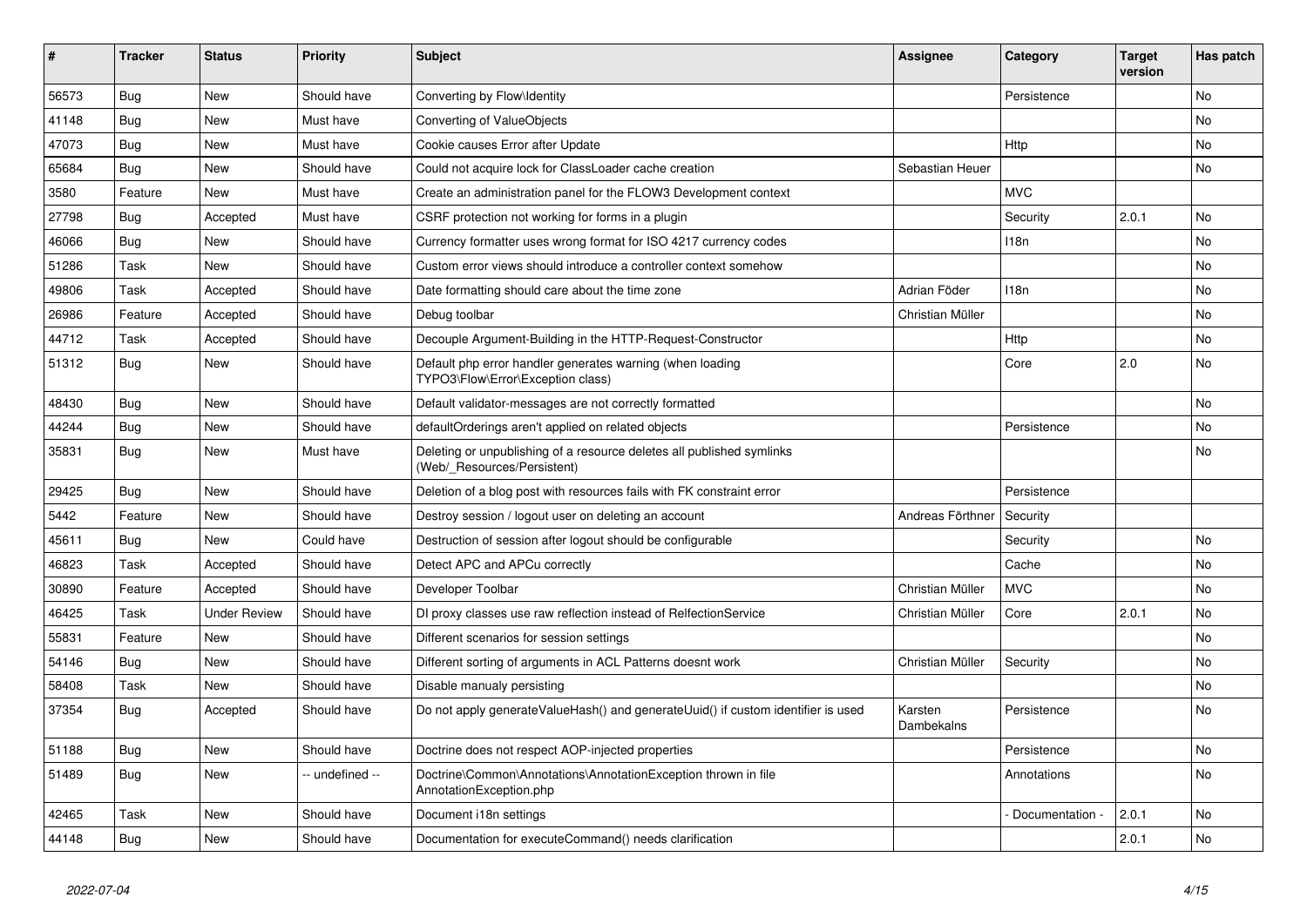| ∦     | <b>Tracker</b> | <b>Status</b>            | <b>Priority</b> | <b>Subject</b>                                                                                               | <b>Assignee</b>       | Category                  | <b>Target</b><br>version | Has patch |
|-------|----------------|--------------------------|-----------------|--------------------------------------------------------------------------------------------------------------|-----------------------|---------------------------|--------------------------|-----------|
| 40802 | Bug            | Accepted                 | Should have     | Documentation mistake (authentication)                                                                       | Karsten<br>Dambekalns | Documentation -           | 1.1.1                    | No        |
| 50115 | Feature        | <b>Under Review</b>      | Must have       | During the policy loading, we need to take care if class exist                                               | Dominique Feyer       | Security                  |                          | Yes       |
| 35030 | Feature        | <b>Under Review</b>      | Should have     | Dynamic locale detection                                                                                     | Karsten<br>Dambekalns | 118n                      |                          | No        |
| 49025 | Task           | <b>Under Review</b>      | Could have      | Dynamic locale detection / determination                                                                     | Adrian Föder          | 118n                      | 2.1                      | No        |
| 37212 | Feature        | Accepted                 | Must have       | Edge Side Includes (ESI)                                                                                     | Robert Lemke          | Http                      |                          | No        |
| 46716 | Bug            | New                      | Must have       | Empty class names in DependencyInjection proxy code when using Caches /<br>Factory-created dependencies      |                       | Object                    | 2.0.1                    | No        |
| 3587  | Feature        | New                      | Could have      | Enforce validation rules for value objects already in constructor                                            |                       | Validation                |                          |           |
| 55870 | Feature        | New                      | Must have       | Enhance f:form.textfield or add a f:form.datefield VH with enhanced validation and<br>propertymapping        | Christian Müller      |                           |                          | <b>No</b> |
| 53177 | Feature        | <b>New</b>               | Should have     | entity resource policy value support for `this`                                                              |                       | Security                  |                          | <b>No</b> |
| 47236 | <b>Bug</b>     | <b>Needs</b><br>Feedback | Should have     | Error at offset 6279 of 6338                                                                                 |                       |                           |                          | No        |
| 43967 | Bug            | New                      | Should have     | Error in evaluating orphanRemoval in Flow Annotation driver                                                  |                       | Persistence               |                          | No        |
| 48873 | Bug            | New                      | Should have     | Error when calling resourceManager->deleteResource on unpublished Resource                                   |                       | Error Handler<br>Report - |                          | <b>No</b> |
| 37831 | Task           | New                      | Could have      | Evaluate using PHP 5.4's internal web server for Functional Testing                                          |                       | - Testing -               |                          | <b>No</b> |
| 45640 | Bug            | New                      | Could have      | Every relation is set to cascade=all if the related entity is no aggregate root                              |                       | Persistence               |                          | No        |
| 40410 | <b>Bug</b>     | Needs<br>Feedback        | Should have     | Exception when using Apc, Memcached of Redis cache backend for reflection status<br>and object configuration | Karsten<br>Dambekalns | Cache                     |                          | No        |
| 33024 | Bug            | Accepted                 | Must have       | Exception when validating a float in a Model with the Number validator                                       | Karsten<br>Dambekalns | 118n                      |                          | <b>No</b> |
| 52945 | Bug            | New                      | Should have     | Excluded classes should only be excluded from reflection but still autoloaded                                |                       |                           |                          | No        |
| 32607 | Feature        | <b>Needs</b><br>Feedback | Should have     | Export localized strings for JS consumption                                                                  | Karsten<br>Dambekalns | 118n                      |                          | No        |
| 53262 | Bug            | <b>New</b>               | Should have     | FileBakend have some race condition                                                                          | Dominique Feyer       | Cache                     |                          | Yes       |
| 55306 | <b>Bug</b>     | <b>Under Review</b>      | Should have     | Filenames should not exceed 255 characters                                                                   | Christian Müller      |                           |                          | No        |
| 43192 | Bug            | Accepted                 | Should have     | findByIdentifier() for non-persisted objects not working for custom identifier properties                    | Karsten<br>Dambekalns | Persistence               |                          | No        |
| 36510 | Feature        | New                      | Should have     | Firewall Redirect?                                                                                           |                       |                           |                          | No        |
| 58975 | <b>Bug</b>     | New                      | Must have       | Fix command for Linux in Qucikstart documentation                                                            |                       | - Documentation -         |                          | No        |
| 56856 | <b>Bug</b>     | <b>Under Review</b>      | Must have       | Fix StandardView Template                                                                                    |                       |                           |                          | No        |
| 59366 | Bug            | <b>Under Review</b>      | Should have     | fix* lifecycle callbacks should not be registered for unproxied entities                                     |                       | Persistence               |                          | No        |
| 55937 | Bug            | New                      | Must have       | FlashMessage queue is lost                                                                                   |                       | Session                   |                          | No        |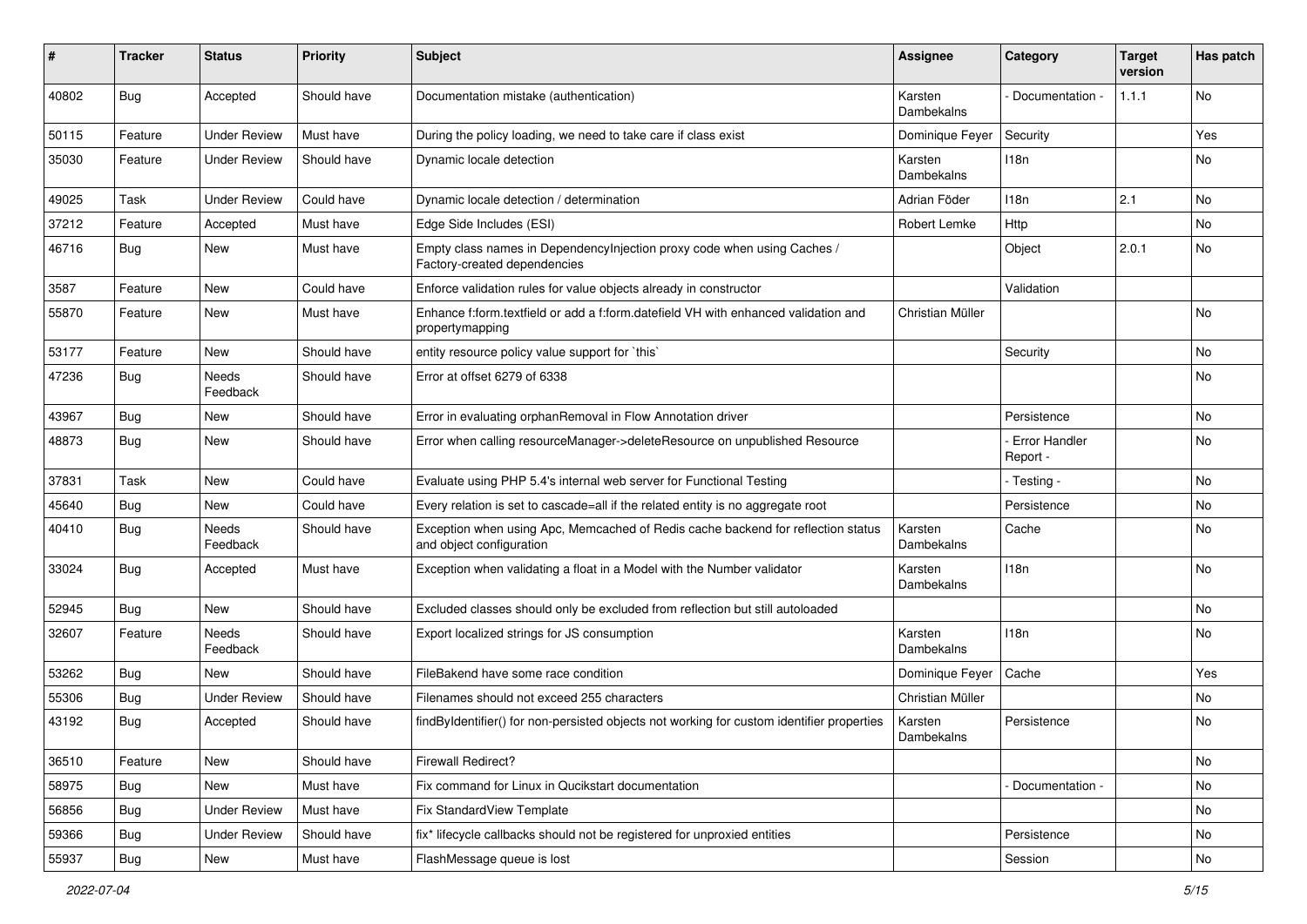| #     | <b>Tracker</b>   | <b>Status</b>       | <b>Priority</b> | <b>Subject</b>                                                                                | <b>Assignee</b>       | Category      | <b>Target</b><br>version | Has patch |
|-------|------------------|---------------------|-----------------|-----------------------------------------------------------------------------------------------|-----------------------|---------------|--------------------------|-----------|
| 56544 | Bug              | <b>New</b>          | Must have       | FLOW Exception on tar package inclusion via composer                                          |                       | Core          |                          | <b>No</b> |
| 32574 | Bug              | Accepted            | Should have     | FLOW3 enters fork bombs when using cgi-fcgi vs cli                                            | Karsten<br>Dambekalns | Core          |                          | <b>No</b> |
| 3306  | Feature          | Accepted            | Should have     | Flush routes cache automatically on class file modifications                                  | <b>Robert Lemke</b>   | <b>MVC</b>    |                          |           |
| 30424 | Bug              | <b>New</b>          | Must have       | Forward object arguments with changes                                                         |                       | <b>MVC</b>    |                          |           |
| 58193 | <b>Bug</b>       | <b>Under Review</b> | Should have     | Forward-port changelogs to master branch                                                      | Karsten<br>Dambekalns |               |                          | <b>No</b> |
| 47487 | Bug              | New                 | Should have     | Functional test classes in package without classes are not compiled                           |                       | Core          | 2.0.1                    | <b>No</b> |
| 31002 | <b>Bug</b>       | <b>New</b>          | Should have     | Generated __sleep method handles static properties as members.                                |                       | Reflection    |                          |           |
| 37352 | Bug              | <b>Under Review</b> | Must have       | generateValueHash() should use getIdentifierByObject()                                        | Karsten<br>Dambekalns | Persistence   |                          | <b>No</b> |
| 46010 | Bug              | <b>New</b>          | Should have     | Generating a DiscriminatorMap with base class in different namespace does not work            |                       | Persistence   |                          | No        |
| 47429 | <b>Bug</b>       | <b>New</b>          | Should have     | Global policy files no longer allowed                                                         |                       | Security      |                          | <b>No</b> |
| 56602 | Major<br>Feature | <b>New</b>          | Should have     | Handling Of Multi Identity Entities                                                           |                       | Persistence   |                          | <b>No</b> |
| 58184 | Major<br>Feature | <b>New</b>          | Should have     | HTTP request argument building for different use cases                                        |                       | <b>Http</b>   |                          | No        |
| 36495 | <b>Bug</b>       | <b>New</b>          | Should have     | HTTP Response is sent before persistence preventing Exceptions to be displayed on<br>redirect |                       | Persistence   |                          | No        |
| 28136 | Feature          | <b>New</b>          | Should have     | <b>HTTP Semantics for Transactions and more</b>                                               |                       | Persistence   |                          | <b>No</b> |
| 51763 | <b>Bug</b>       | <b>New</b>          | Should have     | HttpRequest always returns content of the current request                                     |                       | Http          |                          | No        |
| 59084 | <b>Bug</b>       | <b>New</b>          | Should have     | if 403 Exception show reason                                                                  |                       |               |                          | No        |
| 41533 | <b>Bug</b>       | Needs<br>Feedback   | Should have     | Ignored object-validation in editAction when redirecting back from updateAction               |                       |               |                          | No        |
| 48596 | Bug              | <b>Under Review</b> | Should have     | IgnoredTags configuration should be easier to configure from packages                         | Alexander Berl        | Configuration |                          | <b>No</b> |
| 32105 | Bug              | New                 | Must have       | IgnoreValidation ignored if ACL is set for this controller action                             |                       | Security      |                          | No        |
| 56639 | Feature          | <b>New</b>          | Must have       | Implement "getPrivateStorageUriByResource()" for recieving (image-) file URIs                 | Robert Lemke          |               | 2.x                      |           |
| 6602  | Feature          | New                 | Could have      | Implement after invocation handling                                                           | Andreas Förthner      | Security      |                          |           |
| 38065 | Feature          | <b>New</b>          | Must have       | Implement content security for DQL queries                                                    | Andreas Förthner      | Security      |                          | No        |
| 3621  | Feature          | New                 | Should have     | Implement dynamic firewall filter registration                                                | Andreas Förthner      | Security      |                          |           |
| 6178  | Feature          | <b>New</b>          | Should have     | Implement FileType and FileSize validators                                                    |                       | Validation    |                          |           |
| 35709 | Task             | <b>New</b>          | Should have     | Implement global Command aliases                                                              |                       | Cli           |                          | No        |
| 6712  | Feature          | Accepted            | Should have     | Implement mixin support                                                                       | Robert Lemke          | <b>AOP</b>    |                          |           |
| 32985 | Feature          | New                 | Should have     | Implement Processing Rules when merging numerically-indexed arrays                            |                       | Utility       |                          | No        |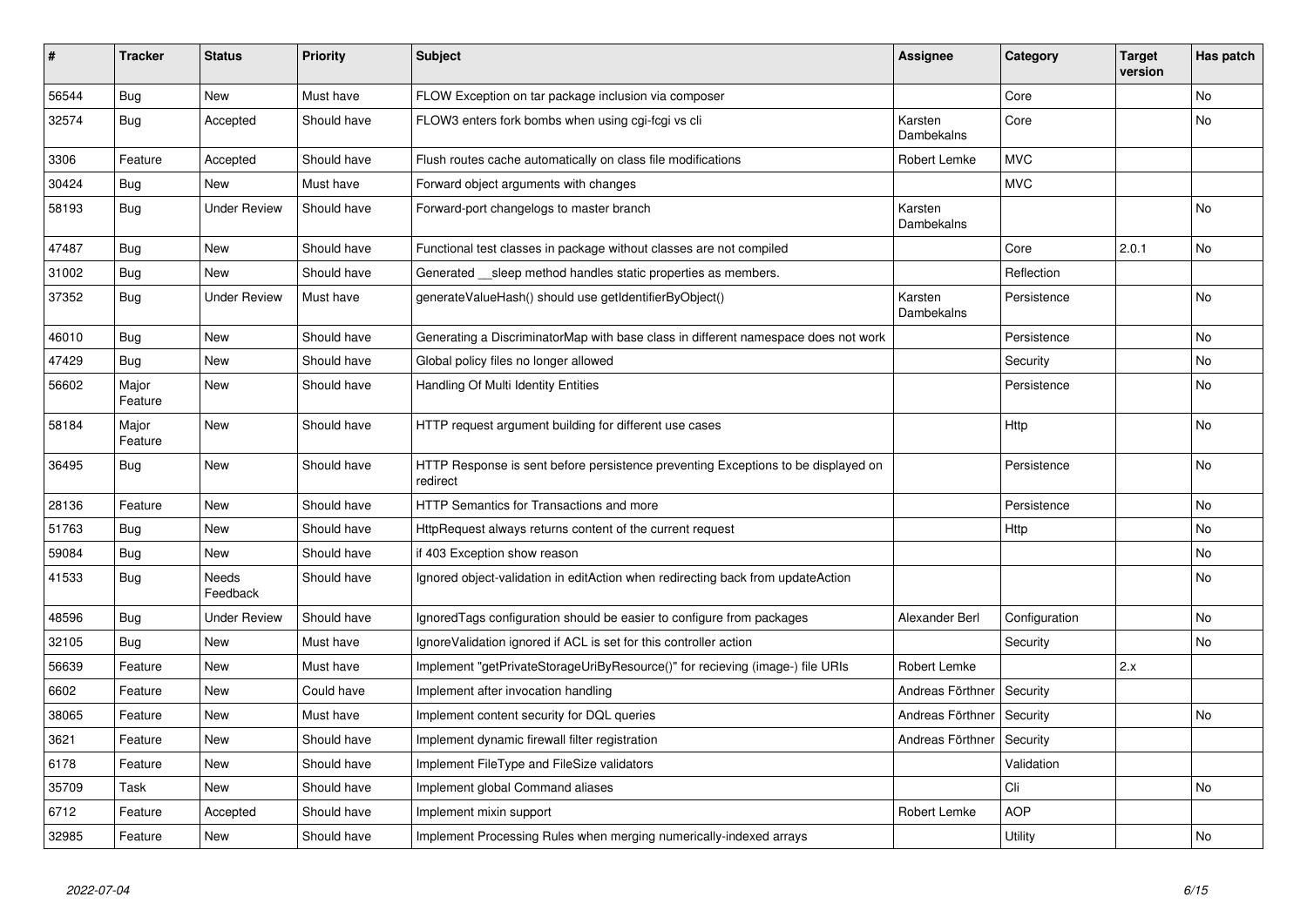| #     | <b>Tracker</b>   | <b>Status</b>       | <b>Priority</b> | <b>Subject</b>                                                                                        | <b>Assignee</b>             | Category         | Target<br>version | Has patch      |
|-------|------------------|---------------------|-----------------|-------------------------------------------------------------------------------------------------------|-----------------------------|------------------|-------------------|----------------|
| 33258 | Major<br>Feature | Accepted            | Should have     | Implement support for Assetic                                                                         |                             |                  |                   | No             |
| 3585  | Major<br>Feature | New                 | Should have     | Implement support for value objects                                                                   |                             |                  |                   | No             |
| 3619  | Feature          | <b>New</b>          | Should have     | Implement System Policy Support/System Security                                                       | Andreas Förthner            | Security         |                   |                |
| 46063 | Feature          | <b>New</b>          | Should have     | Implement username password provider with "remember me" persistent cookie                             | Christopher<br>Hlubek       | Security         |                   | <b>No</b>      |
| 47950 | Bug              | <b>New</b>          | Should have     | import of remote resources                                                                            |                             | Resource         | 2.0.1             | N <sub>o</sub> |
| 46120 | Bug              | <b>New</b>          | Must have       | Important step missing in the installation chapter                                                    |                             | Documentation -  |                   | N <sub>o</sub> |
| 50382 | Task             | <b>New</b>          | Should have     | Impossible to use arguments in CLI that are added by overriding<br>initializeCommandMethodArguments() |                             | Command          |                   | No             |
| 41832 | Task             | New                 | Should have     | Improve error handling for incompatible packages                                                      | Christian Jul<br>Jensen     | Package          |                   | No             |
| 46009 | Task             | <b>New</b>          | Should have     | Improve error message for missing class in Flow annotation driver                                     |                             | Persistence      |                   | <b>No</b>      |
| 36840 | Task             | Accepted            | Should have     | Improve exception for wrong locales                                                                   | Karsten<br>Dambekalns       | 118 <sub>n</sub> |                   | No             |
| 58773 | Bug              | Accepted            | Should have     | Improve NoMatchingRouteException                                                                      | <b>Bastian</b><br>Waidelich | MVC - Routing    |                   | <b>No</b>      |
| 35970 | Task             | New                 | Should have     | Improve performance of Utility/Arrays::integerExplode by using array map                              |                             |                  |                   | No             |
| 51811 | <b>Bug</b>       | <b>New</b>          | Should have     | Improve session handle when the authenticated account is removed from persitance                      | Dominique Feyer             |                  |                   | Yes            |
| 51530 | Task             | New                 | Should have     | Improve speed of Files::readDirectoryRecursively using RecursiveDirectoryIterator?                    |                             |                  |                   | No             |
| 43541 | Bug              | New                 | Should have     | Incomplete classes path detection for PSR-0                                                           |                             | Core             | 2.0.1             | No             |
| 37372 | Feature          | Accepted            | Should have     | Inheritance in ORM should be configured automatically                                                 | Karsten<br>Dambekalns       | Persistence      |                   | No             |
| 37571 | <b>Bug</b>       | <b>New</b>          | Must have       | Inherited proxies fail when implementing __clone                                                      |                             | <b>AOP</b>       |                   | No             |
| 58494 | <b>Bug</b>       | Needs<br>Feedback   | Must have       | Inifinite redirects if index.php presents in URI                                                      | Bastian<br>Waidelich        | MVC - Routing    |                   | No.            |
| 41807 | Task             | <b>Under Review</b> | Should have     | Initialize the eventmanager in the EntityManagerInterface                                             |                             | Persistence      |                   | No             |
| 27088 | Bug              | On Hold             | Should have     | initializeObject() is called too early when reconstructing entities                                   |                             | Object           |                   | No             |
| 33293 | Bug              | <b>New</b>          | Should have     | Injection to private variable results in injection of the the wrong class                             |                             |                  |                   | No             |
| 57450 | <b>Bug</b>       | <b>New</b>          | Should have     | International E-Mail addresses (umlauts, etc.) are not validated correctly                            |                             | Validation       |                   | No             |
| 6601  | Task             | On Hold             | Could have      | Introduce a new roles definition syntax including runtime constraints                                 | Andreas Förthner            | Security         |                   |                |
| 48409 | Feature          | <b>New</b>          | Could have      | Introduce new Annotation "Slot" for wiring signal and slots                                           |                             | SignalSlot       |                   | No             |
| 27045 | <b>Bug</b>       | <b>New</b>          | Should have     | Introduced properties are not available in the reflection service during a compile run                |                             | <b>AOP</b>       |                   |                |
| 57815 | <b>Bug</b>       | <b>New</b>          | Should have     | Invalid resources are saved in the persistent resources folder                                        |                             | Resource         |                   | No             |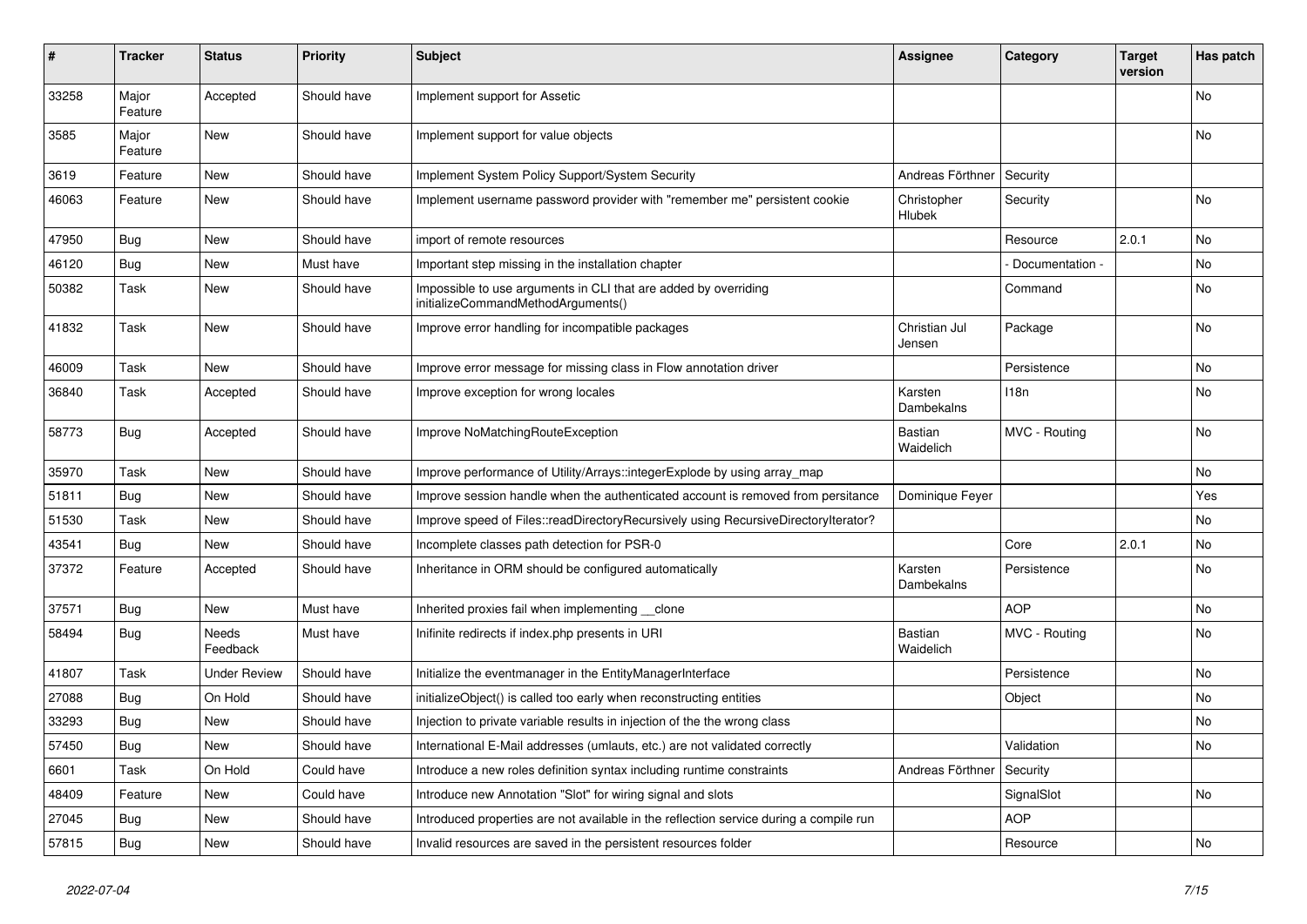| ∦     | <b>Tracker</b> | <b>Status</b>       | <b>Priority</b> | <b>Subject</b>                                                                                    | <b>Assignee</b>              | Category        | <b>Target</b><br>version | Has patch |
|-------|----------------|---------------------|-----------------|---------------------------------------------------------------------------------------------------|------------------------------|-----------------|--------------------------|-----------|
| 35083 | <b>Bug</b>     | New                 | Should have     | involving SecurityContext in Widget's __wakeup situation leads to an exception                    |                              | Object          |                          | No        |
| 32425 | <b>Bug</b>     | Accepted            | Must have       | IpAddressRange methods not completly implemented                                                  | Karsten<br><b>Dambekalns</b> | Security        |                          | Yes       |
| 51972 | <b>Bug</b>     | New                 | Should have     | Joins for every deep property constraint make cartesian selection                                 | Adrian Föder                 |                 |                          | Yes       |
| 54037 | Feature        | <b>Under Review</b> | Should have     | JsonView accepts encoding options                                                                 |                              | <b>MVC</b>      |                          | No        |
| 48532 | <b>Bug</b>     | <b>Under Review</b> | Should have     | JsonView Configuration behaves differently for arrays and objects                                 | Alexander Berl               | <b>MVC</b>      |                          | No        |
| 34404 | <b>Bug</b>     | New                 | Should have     | JsonView transformObject does not respect descendAll configuration                                |                              |                 |                          | No        |
| 50869 | <b>Bug</b>     | New                 | Could have      | key() invoked on object                                                                           |                              |                 |                          | No        |
| 32294 | Feature        | New                 | Should have     | Lazy initialization of loggers                                                                    |                              |                 |                          | No        |
| 9861  | Feature        | Needs<br>Feedback   | Should have     | Leave logging up and running as long as possible                                                  |                              | Log             |                          | No        |
| 35783 | Feature        | New                 | Should have     | Lifecycle method after property mapping                                                           |                              | Object          |                          | <b>No</b> |
| 60095 | Feature        | <b>Under Review</b> | Should have     | LockManager's LockHoldingStackPage should be configurable                                         |                              | Configuration   |                          | No        |
| 46097 | <b>Bug</b>     | New                 | Must have       | Logged in user gets session of an other logged in user                                            | Robert Lemke                 | Session         |                          | No        |
| 44563 | Feature        | New                 | Should have     | Logged in users via HTTP Basic always get re-authenticated                                        |                              | Security        |                          | No        |
| 47859 | Task           | Accepted            | Should have     | Logging: Do not log all decisions in \TYPO3\Flow\Security\Aspect\LoggingAspect                    | Robert Lemke                 | Security        |                          | No        |
| 34816 | Feature        | New                 | Should have     | Long text encryption                                                                              |                              | Security        |                          | No        |
| 47191 | Feature        | <b>Under Review</b> | Should have     | Make (property) Validators aware of parent class and the property they belong to                  |                              | Validation      |                          | No        |
| 44375 | Task           | Accepted            | Should have     | Make all persistence reads go through repositories                                                | Karsten<br>Dambekalns        | Persistence     |                          | No        |
| 37373 | Feature        | <b>Under Review</b> | Should have     | Make annotation overrides / "injection" via Objects.yaml possible                                 | Marc Neuhaus                 | Configuration   |                          | No        |
| 33069 | Task           | New                 | Should have     | Make command output sparse, implement generic verbose switch                                      |                              | Command         |                          | No        |
| 47075 | Feature        | New                 | Should have     | Make Exception more meaningful                                                                    |                              | Resource        |                          | No        |
| 36715 | Feature        | Accepted            | Should have     | Make simultaneous use of multiple persistence backends possible                                   | Karsten<br>Dambekalns        | Persistence     |                          | No        |
| 45103 | Feature        | New                 | Should have     | Make static resource URI generation available outside of Fluid                                    |                              | Resource        |                          | No        |
| 44123 | Feature        | New                 | Should have     | Make the "Flow requires the PHP setting "date.timezone"" error more beautiful                     |                              |                 |                          | No        |
| 47456 | Feature        | New                 | Should have     | ManyToOne and OneToOne Relations of Objects passed as Action Argument are<br>loaded automatically |                              | Validation      |                          | No        |
| 44542 | Task           | New                 | Should have     | Mention the risk of requestPatterns regarding foreign package's SecurityContext<br>usage          | Adrian Föder                 | Documentation - |                          | No        |
| 59244 | Feature        | New                 | Should have     | Message or Container needs context                                                                |                              |                 |                          | No        |
| 41029 | <b>Bug</b>     | Accepted            | Should have     | Method security is also evaluating abstract classes                                               | Karsten<br>Dambekalns        | Security        |                          | No        |
| 49373 | i Bug          | New                 | Must have       | Methods policy with key "Controllers" is ignored                                                  |                              | Security        |                          | No        |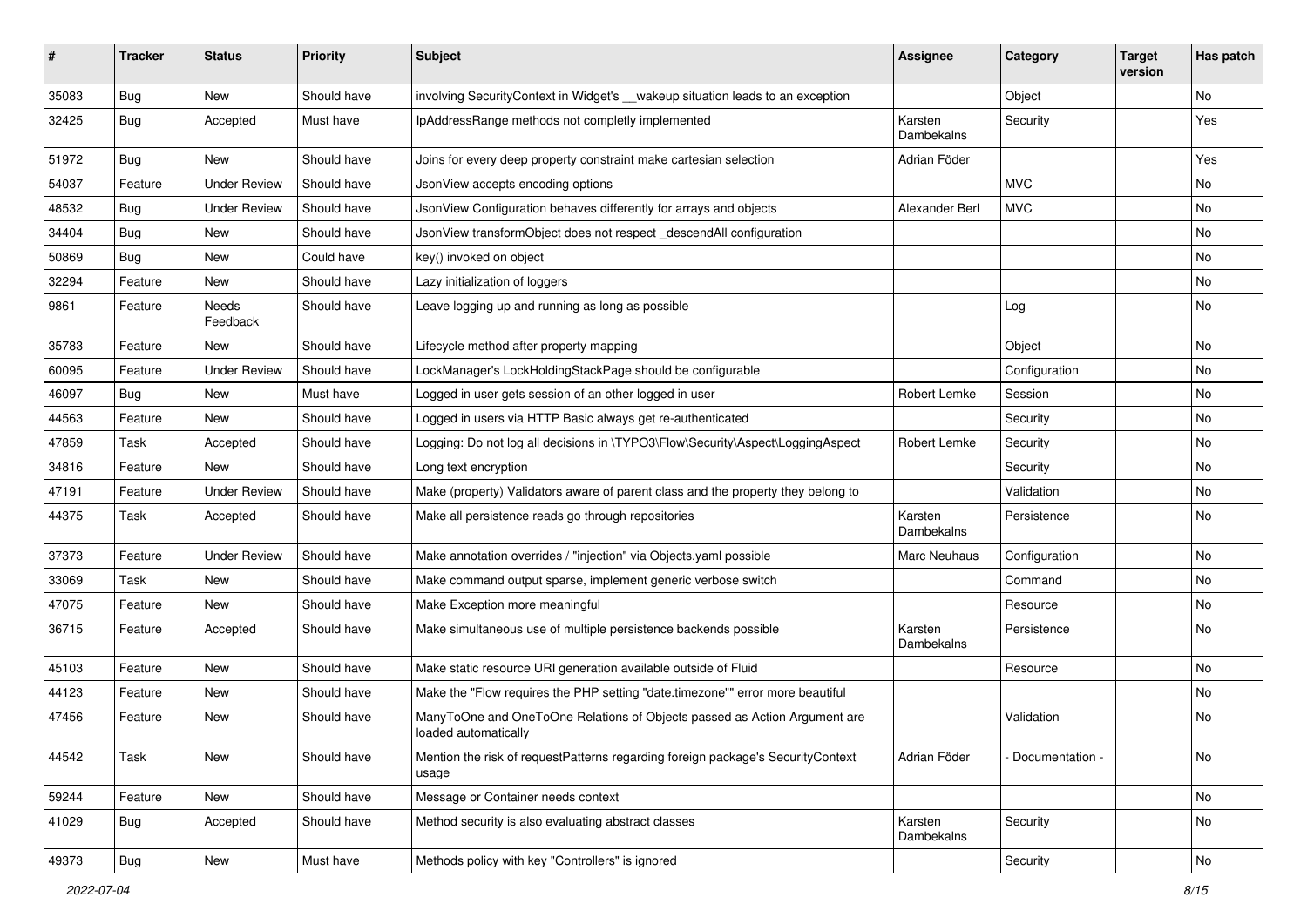| #     | <b>Tracker</b> | <b>Status</b>            | <b>Priority</b> | <b>Subject</b>                                                               | <b>Assignee</b>       | Category                    | <b>Target</b><br>version | Has patch |
|-------|----------------|--------------------------|-----------------|------------------------------------------------------------------------------|-----------------------|-----------------------------|--------------------------|-----------|
| 52014 | <b>Bug</b>     | New                      | Should have     | Migration makes fields NOT NULL even though not true                         |                       | Persistence                 |                          | No        |
| 39609 | Feature        | Accepted                 | Should have     | <b>Migration Version</b>                                                     | Karsten<br>Dambekalns | Migrations -                |                          | No        |
| 43190 | <b>Bug</b>     | Accepted                 | Should have     | Misleading exception message for incompatible database structure             | Karsten<br>Dambekalns | Persistence                 | 2.0.1                    | No        |
| 57972 | <b>Bug</b>     | New                      | Should have     | Missing @ManyToOne in example for resource                                   |                       | Documentation -             |                          | <b>No</b> |
| 38004 | <b>Bug</b>     | Accepted                 | Should have     | Missing CheatSheet folder for Getting Started manual                         | Karsten<br>Dambekalns | Documentation -             | 1.1.1                    | No        |
| 40555 | Feature        | Accepted                 | Must have       | Missing command arguments parameter in Core\Booting\Scripts::executeCommand( | Karsten<br>Dambekalns | Core                        |                          | Yes       |
| 48296 | Task           | <b>Needs</b><br>Feedback | Should have     | Missing method in ExceptionHandlerInterface                                  |                       |                             |                          | No        |
| 54458 | <b>Bug</b>     | New                      | Should have     | Missing Version Number in packages                                           |                       | Package                     |                          | <b>No</b> |
| 35781 | Feature        | New                      | Should have     | Model validation                                                             |                       | Validation                  |                          | No        |
| 40824 | <b>Bug</b>     | <b>Needs</b><br>Feedback | Should have     | Modified action controller methods not detected properly                     | Andreas Förthner      |                             |                          | No        |
| 53620 | <b>Bug</b>     | New                      | Should have     | Move Classes/TYPO3/Flow/Composer to own Package                              |                       | Package                     |                          | No        |
| 44396 | Task           | Accepted                 | Should have     | Move Doctrine ORM integration onto own namespace                             | Karsten<br>Dambekalns | Persistence                 |                          | No        |
| 59322 | <b>Bug</b>     | New                      | Should have     | Mssing field exception should show missing migrations as well                |                       | Persistence                 |                          | No        |
| 26745 | Feature        | New                      | Should have     | MVC should know about entities lying in the session                          |                       | MVC.                        |                          | No        |
| 58894 | <b>Bug</b>     | New                      | Must have       | MySQL max key length exceeded during Neos setup                              |                       | - Error Handler<br>Report - | 2.x                      | No        |
| 31262 | Feature        | New                      | Should have     | Named arguments in Objects.yaml for constructor arguments                    |                       | Object                      |                          | No        |
| 40283 | <b>Bug</b>     | New                      | Should have     | New constructor in grandparent class not called                              |                       | Object                      |                          | <b>No</b> |
| 30425 | <b>Bug</b>     | New                      | Should have     | New methods are not updated in Policies during Development                   |                       | Security                    |                          |           |
| 54451 | <b>Bug</b>     | New                      | Must have       | No functionality at Apache environments with suexec                          |                       |                             |                          | No        |
| 33078 | <b>Bug</b>     | New                      | Should have     | No Redirect to Login                                                         |                       | Security                    |                          | No        |
| 34674 | Feature        | Accepted                 | Should have     | NotFoundView is not injected in ActionController                             | Robert Lemke          | <b>MVC</b>                  |                          | No        |
| 49566 | <b>Bug</b>     | New                      | Should have     | NULL source values are not handled correctly                                 | Adrian Föder          | Property                    |                          | No        |
| 37302 | <b>Bug</b>     | Needs<br>Feedback        | Should have     | NumberValidator                                                              | Carsten Bleicker      | Validation                  |                          | No        |
| 49372 | <b>Bug</b>     | New                      | Should have     | ObjectConverter ignores implemented interface when mapping subtype           |                       |                             |                          | No        |
| 47331 | <b>Bug</b>     | Accepted                 | Must have       | ObjectManager shutdown with Dependency Injection Proxy causes fatal errors   |                       | Object                      | 2.0.1                    | No        |
| 13559 | <b>Bug</b>     | Accepted                 | Should have     | ObjectSerializer failes with persistent objects within arrays                | Karsten<br>Dambekalns | Persistence                 |                          | No        |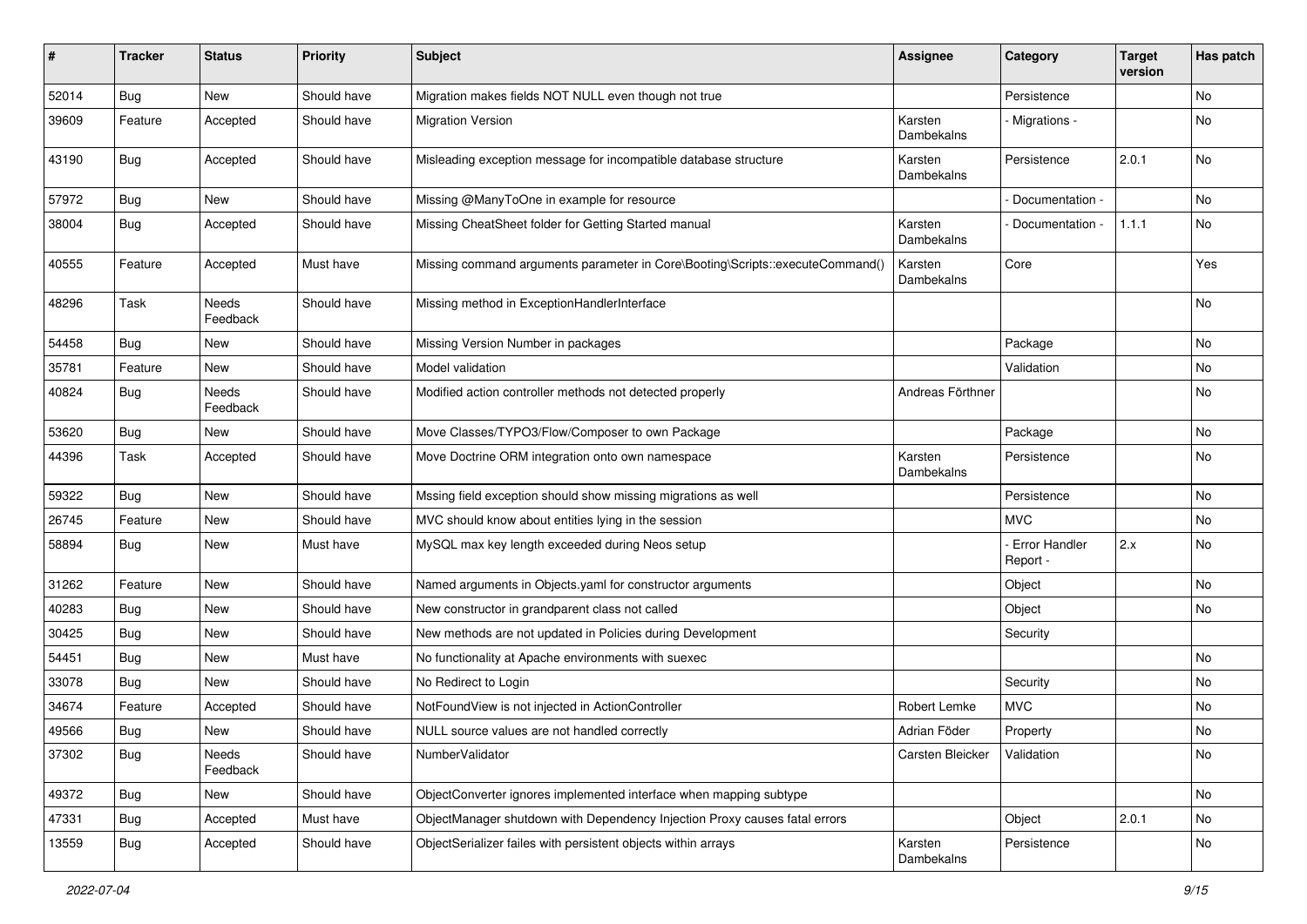| ∦     | <b>Tracker</b> | <b>Status</b>            | <b>Priority</b> | <b>Subject</b>                                                                                              | Assignee               | Category        | <b>Target</b><br>version | Has patch |
|-------|----------------|--------------------------|-----------------|-------------------------------------------------------------------------------------------------------------|------------------------|-----------------|--------------------------|-----------|
| 56036 | Feature        | <b>New</b>               | Should have     | Optimize autoloading                                                                                        |                        |                 |                          | <b>No</b> |
| 56486 | Feature        | <b>New</b>               | Should have     | Optimize the ObjectManager for performance                                                                  |                        |                 |                          | <b>No</b> |
| 46974 | <b>Bug</b>     | Accepted                 | Should have     | Original and Proxy class in one file makes it difficult to reach 100% code coverage for<br>functional tests | Christian Müller       | Object          |                          | <b>No</b> |
| 36804 | Bug            | <b>New</b>               | Should have     | Orphaned entities within aggregates are not removed                                                         |                        | Persistence     |                          | <b>No</b> |
| 51847 | Bug            | <b>New</b>               | Should have     | Overiding controller actions with other required parameter sets results in fatal error.                     |                        | Reflection      | 2.x                      | No        |
| 58927 | <b>Bug</b>     | <b>New</b>               | Should have     | Overlapping ressouce definitions in Policy yaml resolved incorrectly                                        |                        | Security        | 2.1                      | No        |
| 30418 | Feature        | <b>New</b>               | Should have     | Package bootstrapping following dependencies                                                                |                        | Core            |                          |           |
| 5774  | Feature        | <b>New</b>               | Should have     | Package Manager should clear all cache entries tagged with %PACKAGE%                                        |                        | Package         |                          |           |
| 45386 | <b>Bug</b>     | <b>New</b>               | Could have      | Package::buildArrayOfClassFiles tries to determine class names from file paths                              |                        |                 |                          | No        |
| 54549 | <b>Bug</b>     | <b>New</b>               | Must have       | PackageManager::createPackage is incompatible to PackageManagerInterface                                    |                        |                 |                          | No        |
| 27721 | <b>Bug</b>     | Needs<br>Feedback        | Should have     | Permissions of uploaded resources not correct                                                               | Karsten<br>Dambekalns  | Resource        |                          | No        |
| 57374 | <b>Bug</b>     | <b>New</b>               | Should have     | Persisted entities saved in session are not resolved                                                        |                        | Session         | 2.x                      | <b>No</b> |
| 56601 | <b>Bug</b>     | <b>Under Review</b>      | Must have       | PersistenceManager wrong handling of ORM\ld                                                                 |                        |                 |                          | <b>No</b> |
| 45669 | Bug            | <b>New</b>               | Should have     | PersistentObjectConverter does not convert ValueObjects by __ identity                                      |                        |                 |                          | No        |
| 52185 | Bug            | <b>New</b>               | Could have      | PositionalArraySorter should detect recursive dependencies                                                  |                        | Utility         |                          | No        |
| 28052 | Feature        | On Hold                  | Should have     | Possibility to enable or disable accounts                                                                   | Julian Kleinhans       | Security        |                          | No        |
| 48862 | Feature        | <b>New</b>               | Should have     | Possibility to exclude package from file monitoring                                                         |                        | Monitor         |                          | No        |
| 31484 | Feature        | Needs<br>Feedback        | Could have      | possibility to modify inner workings of proxy class builder                                                 |                        |                 |                          | No        |
| 9968  | Feature        | <b>New</b>               | Should have     | Promote security publishing configuration automatically when persisting models                              | Andreas Förthner       | Security        |                          |           |
| 38038 | Task           | Accepted                 | Should have     | Proofread FLOW3 manual                                                                                      | Ryan J. Peterson       | Documentation - |                          | No        |
| 56107 | Bug            | <b>New</b>               | Should have     | Property mapping configuration only supports one wildcard at a time                                         |                        | Property        |                          | <b>No</b> |
| 34134 | <b>Bug</b>     | Needs<br>Feedback        | Should have     | PropertyMapper throws unnecessary exception                                                                 | Christian Müller       | Property        |                          | Yes       |
| 50342 | <b>Bug</b>     | <b>New</b>               | Could have      | PropertyMapper: Use of interface method before implementation check                                         |                        |                 |                          | <b>No</b> |
| 37292 | <b>Bug</b>     | <b>Under Review</b>      | Should have     | PropertyMappingConfiguration::mapUnknownProperties is not passed down to<br>Subconfiguration                | Sebastian<br>Kurfuerst | Property        |                          | Yes       |
| 29202 | Task           | <b>New</b>               | Should have     | Provide a Cherokee Server Configuration for FLOW3                                                           |                        | Documentation - |                          |           |
| 8923  | Task           | <b>Under Review</b>      | Could have      | Provide a Nginx Server Configuration for FLOW3                                                              | Christian Müller       | Documentation - | 1.1.1                    | No        |
| 6603  | Feature        | New                      | Must have       | Provide a policy management API                                                                             | Andreas Förthner       | Security        |                          |           |
| 28074 | Feature        | <b>Needs</b><br>Feedback | Should have     | Provide a shell script that installs Phoenix or FLOW3 from git                                              | Markus Bucher          |                 |                          | <b>No</b> |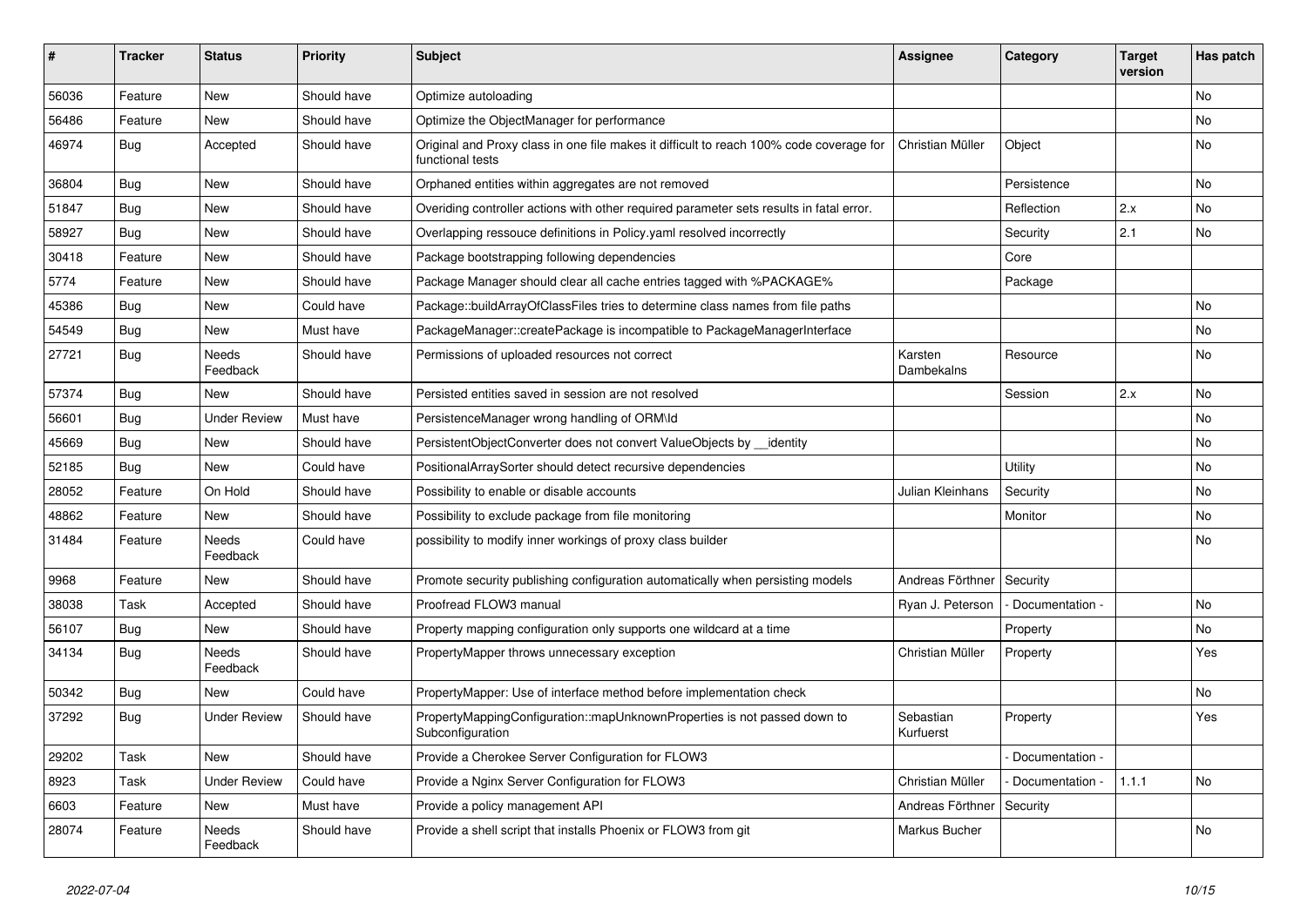| $\pmb{\#}$ | <b>Tracker</b> | <b>Status</b>       | <b>Priority</b> | <b>Subject</b>                                                                                                                                          | <b>Assignee</b>        | Category    | <b>Target</b><br>version | Has patch |
|------------|----------------|---------------------|-----------------|---------------------------------------------------------------------------------------------------------------------------------------------------------|------------------------|-------------|--------------------------|-----------|
| 52590      | Feature        | <b>New</b>          | Should have     | Provide a way to get the Doctrine QueryBuilder                                                                                                          |                        |             |                          | <b>No</b> |
| 29258      | Feature        | Needs<br>Feedback   | Should have     | Provide a way to override classes by environment                                                                                                        |                        |             |                          | No        |
| 2817       | Feature        | Needs<br>Feedback   | Should have     | Provide safeguard for preventing multiple submits of a form                                                                                             |                        | <b>MVC</b>  |                          | No        |
| 29476      | Feature        | New                 | Should have     | Provider rendering time and query count for request                                                                                                     |                        |             |                          |           |
| 34879      | <b>Bug</b>     | Accepted            | Must have       | Proxied object is not update()able                                                                                                                      | Karsten<br>Dambekalns  | Persistence |                          | No        |
| 42101      | <b>Bug</b>     | New                 | Must have       | Proxyclasses are not rebuild in Development context unless cache is empty                                                                               |                        | Object      | 2.0.1                    | No        |
| 9537       | Feature        | New                 | Should have     | Query criterions should be able to compare whole objects                                                                                                |                        | Persistence |                          |           |
| 44738      | Feature        | New                 | Must have       | Re-Validation of argument's custom validators                                                                                                           |                        | Validation  |                          | No        |
| 36634      | Bug            | New                 | Should have     | Reconstituted entities do not have their properties set when initializeObject() is called                                                               |                        |             |                          | No        |
| 36633      | <b>Bug</b>     | New                 | Should have     | Reconstituted entities should not have the FLOW3_Persistence_clone property set                                                                         |                        |             |                          | No        |
| 43947      | <b>Bug</b>     | <b>New</b>          | Should have     | Redirect to login after Session timeout                                                                                                                 |                        |             |                          | <b>No</b> |
| 36509      | Feature        | New                 | Should have     | redirectToUri to an uri with acl forces a 403 because of missing csrf token.                                                                            |                        |             |                          | No        |
| 25907      | Task           | New                 | Should have     | Referrer should only contain the URI of the previous request                                                                                            |                        | <b>MVC</b>  |                          |           |
| 39791      | Bug            | New                 | Must have       | Reflection data of old aspect is not removed                                                                                                            |                        | Reflection  | 1.1.1                    | <b>No</b> |
| 26767      | Feature        | New                 | Should have     | Reflection method to get a method return type and documentation                                                                                         |                        | Reflection  |                          |           |
| 47325      | Bug            | <b>Under Review</b> | Should have     | ReflectionData and classSchema caches need not be freezable                                                                                             |                        | Reflection  | 2.0.1                    | <b>No</b> |
| 10678      | <b>Bug</b>     | New                 | Must have       | ReflectionService doesn't reflect methods of child classes correctly when they get<br>reflected before their parent class in the initialization process |                        | Reflection  |                          |           |
| 45272      | Bug            | New                 | Should have     | Related Value Objects get deleted by default cascading                                                                                                  |                        |             |                          | No        |
| 54046      | <b>Bug</b>     | <b>New</b>          | Must have       | Removal of ValueObjects from a ManyToMany relationship is not possible                                                                                  |                        | Persistence | 2.1                      | <b>No</b> |
| 47858      | Bug            | Needs<br>Feedback   | Should have     | Remove .htaccess from Composer Installer Essentials                                                                                                     | Christopher<br>Hlubek  | Package     | 2.0.1                    | No        |
| 43930      | Task           | Needs<br>Feedback   | Should have     | Remove canRender() completely?!                                                                                                                         | Sebastian<br>Kurfuerst |             |                          | No        |
| 39253      | Feature        | Accepted            | Should have     | Remove mirroring mode option and code                                                                                                                   | Karsten<br>Dambekalns  | Resource    |                          | <b>No</b> |
| 48429      | <b>Bug</b>     | New                 | Should have     | Remove- and update-actions on repository are not persisted                                                                                              |                        |             |                          | No        |
| 61043      | Task           | New                 | Should have     | Rename ClassSchema to ModelSchema                                                                                                                       |                        | Reflection  |                          | No        |
| 30423      | Feature        | New                 | Should have     | Rendering template of other action without forward                                                                                                      |                        | <b>MVC</b>  |                          | No        |
| 55953      | Task           | New                 | Could have      | Repair and streamline ValueObject support                                                                                                               |                        | Persistence |                          | No        |
| 44184      | <b>Bug</b>     | New                 | Should have     | Request arguments are not merged correctly for single object actions                                                                                    |                        | MVC         | 2.0.1                    | No        |
| 44186      | <b>Bug</b>     | New                 | Should have     | Request does not accept custom Content-Type                                                                                                             |                        | <b>MVC</b>  | 2.0.1                    | No        |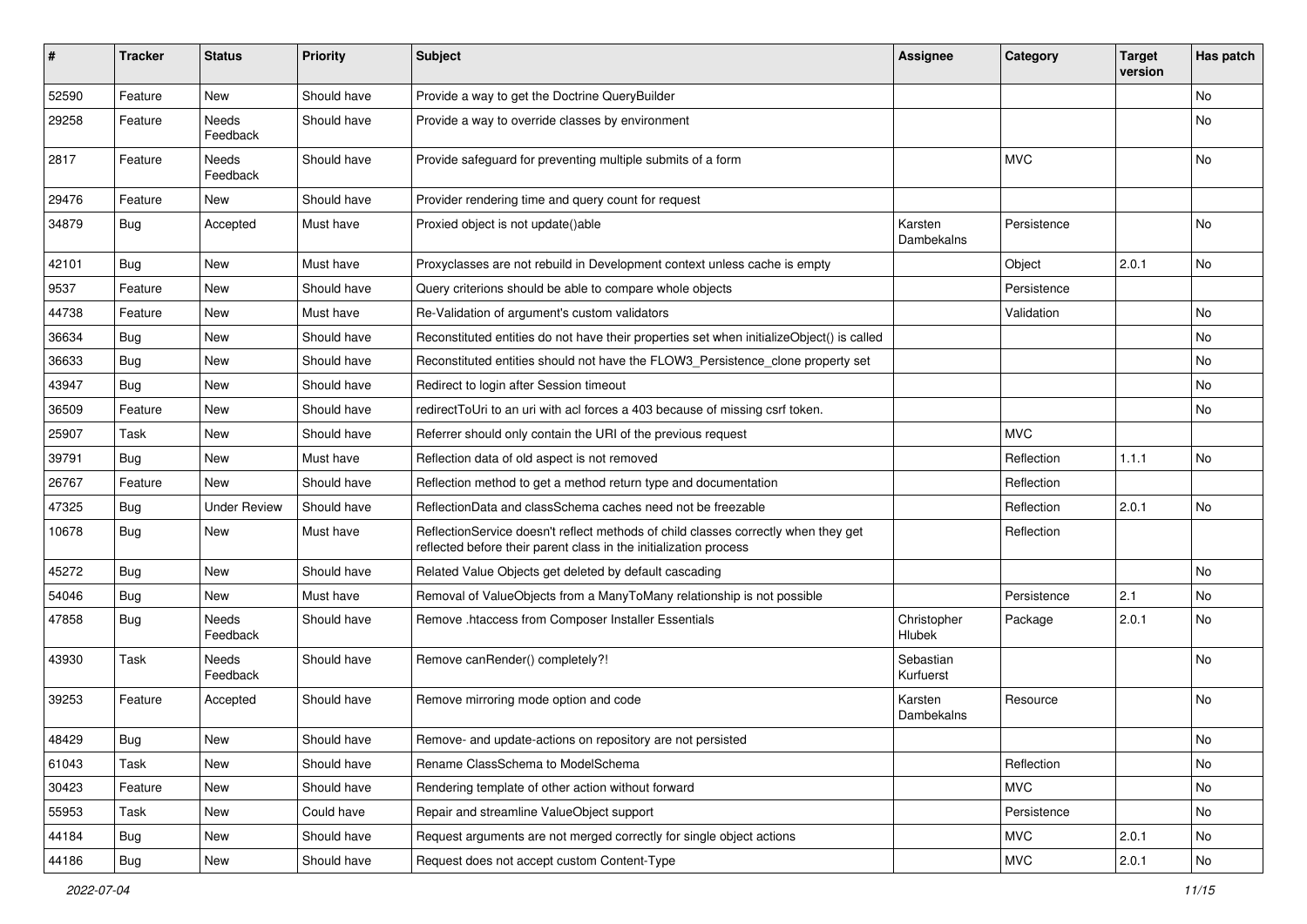| ∦     | <b>Tracker</b> | <b>Status</b>       | <b>Priority</b> | <b>Subject</b>                                                                                                               | Assignee              | Category        | <b>Target</b><br>version | Has patch |
|-------|----------------|---------------------|-----------------|------------------------------------------------------------------------------------------------------------------------------|-----------------------|-----------------|--------------------------|-----------|
| 37279 | Feature        | <b>New</b>          | Should have     | Request PropertyMapping                                                                                                      |                       | Property        |                          | No        |
| 45100 | Feature        | <b>Under Review</b> | Should have     | RequestDispatchingAspect should check if entry point can handle current request                                              | Christopher<br>Hlubek |                 |                          |           |
| 58996 | Bug            | <b>New</b>          | Should have     | ResourceManager adding to persistence                                                                                        |                       |                 |                          | No        |
| 42888 | Bug            | Needs<br>Feedback   | Should have     | ResourceManager chokes on non existing files                                                                                 |                       | Resource        |                          | No        |
| 62009 | Bug            | <b>New</b>          | Should have     | Rewrite URI Filename could be empty                                                                                          |                       |                 |                          |           |
| 34133 | Feature        | <b>New</b>          | Could have      | RFC: Handle Semicolons in Path part of URIs as Scoped Path Parameters                                                        |                       | Property        |                          | No        |
| 55957 | Task           | <b>New</b>          | Should have     | RFC: Optimize AOP proxies                                                                                                    |                       | <b>AOP</b>      |                          | No        |
| 39788 | Feature        | <b>New</b>          | Could have      | RFC: Repository based NotExistsValidator                                                                                     |                       | Validation      |                          | No        |
| 55958 | Task           | <b>New</b>          | Should have     | RFC: Use PHP 5.4 closure features for direct ObjectAccess                                                                    |                       |                 |                          | No        |
| 49039 | Feature        | <b>New</b>          | Could have      | RFC: Use PSR-3 logger interface in Flow                                                                                      |                       | Log             |                          | No        |
| 49423 | <b>Bug</b>     | New                 | Must have       | Role name and packageKey are not accessible                                                                                  |                       |                 |                          | No        |
| 54589 | Bug            | <b>New</b>          | Should have     | Role parent is not removed from roles MM table                                                                               |                       | Security        |                          | No        |
| 49780 | <b>Bug</b>     | New                 | Should have     | Roles are not synchronized                                                                                                   |                       | Security        |                          | No        |
| 50395 | <b>Bug</b>     | Accepted            | Should have     | Route cache caches routes for non dispatchable requests                                                                      | Bastian<br>Waidelich  | MVC - Routing   |                          | No        |
| 45917 | <b>Bug</b>     | <b>New</b>          | Should have     | RoutePartHandler transliteration must be improved                                                                            |                       | MVC - Routing   |                          | No.       |
| 44891 | Feature        | <b>New</b>          | Should have     | Routes should be able to enforce http/https protocol                                                                         |                       | MVC - Routing   |                          | No        |
| 46073 | Bug            | <b>Under Review</b> | Should have     | Scripts::executeCommand must be usable outsite of TYPO3.Flow                                                                 |                       |                 |                          | No        |
| 31339 | Task           | On Hold             | Could have      | Search                                                                                                                       |                       | Documentation - |                          | No        |
| 32869 | Bug            | <b>New</b>          | Must have       | Security config tokenClass doesnt throw exception if not found the class                                                     |                       | Security        |                          | No        |
| 39414 | <b>Bug</b>     | <b>New</b>          | Should have     | Security Documentation                                                                                                       |                       | Documentation - |                          | No        |
| 8981  | Feature        | <b>New</b>          | Could have      | Security/Performance: Provide Webserver Configuration file for common webservers -<br>do not use .htaccess                   |                       |                 |                          |           |
| 37227 | Bug            | On Hold             | Must have       | securityContext->getParty is not available in widget context                                                                 |                       | Session         |                          | No        |
| 46210 | <b>Bug</b>     | Needs<br>Feedback   | Should have     | securityContext->getParty() in the initializeObject() method of a session-Scope object<br>throws exception on second request |                       | Session         |                          | No        |
| 58153 | Bug            | <b>New</b>          | Should have     | Session - Scope, Property with interface annotation fails at wakeup                                                          |                       | <b>AOP</b>      | 2.1                      | No        |
| 44203 | <b>Bug</b>     | Needs<br>Feedback   | Should have     | Session implementation is still racy                                                                                         | Robert Lemke          | Session         | 2.0.1                    | No        |
| 45041 | Bug            | New                 | Must have       | Set file permissions doesnt work                                                                                             |                       | Command         | 2.0.1                    | No        |
| 37846 | Feature        | New                 | Should have     | Should be able to declare more than one controllerObjectName per requestPatterns                                             |                       | Security        |                          | No        |
| 44314 | Task           | Accepted            | Must have       | slightly file permissions for /Configuration/* and /Data/Persistent/EncryptionKey                                            | Karsten<br>Dambekalns | Security        |                          | No        |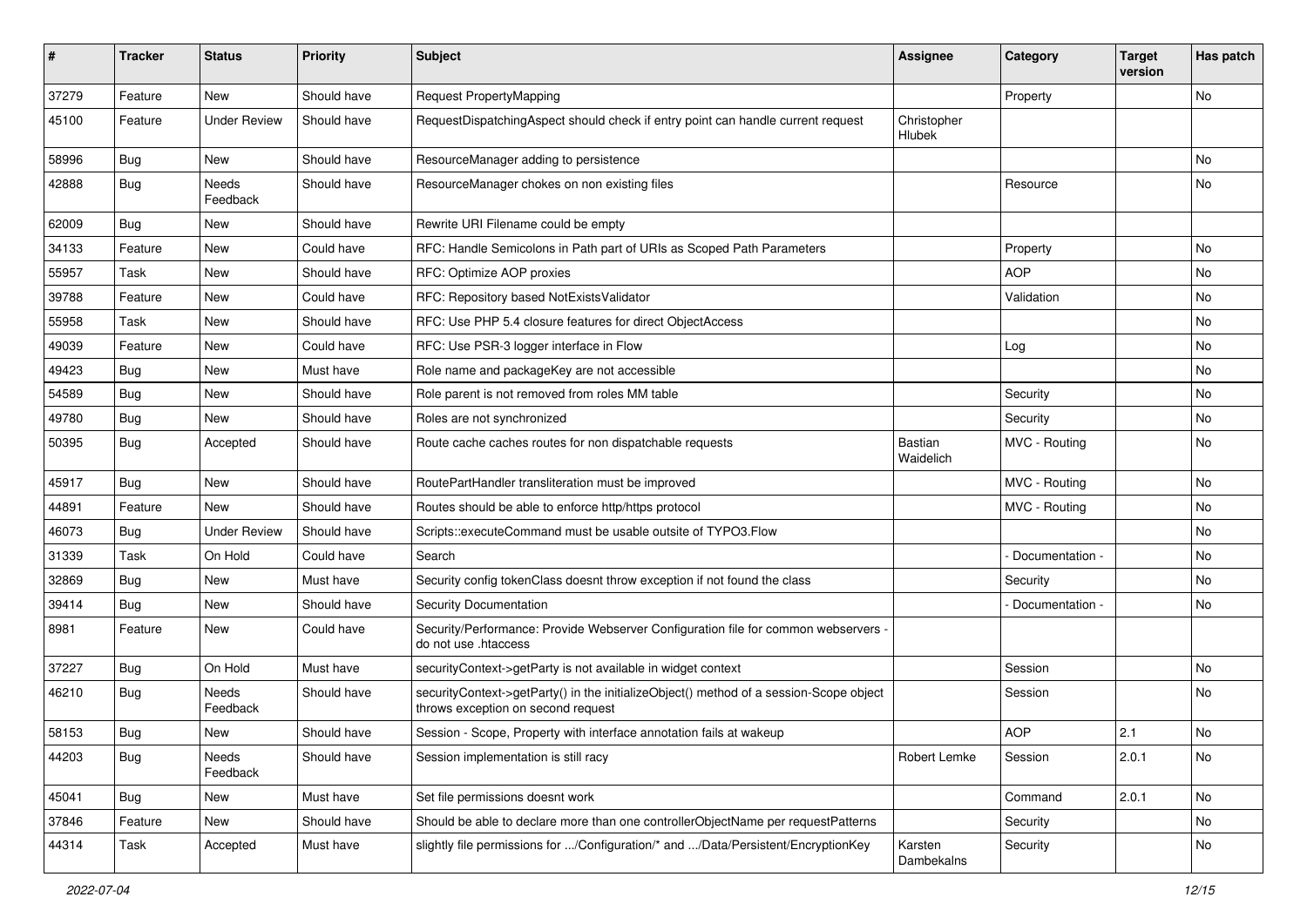| ∦     | <b>Tracker</b>   | <b>Status</b>       | <b>Priority</b> | <b>Subject</b>                                                              | Assignee              | Category        | <b>Target</b><br>version | Has patch |
|-------|------------------|---------------------|-----------------|-----------------------------------------------------------------------------|-----------------------|-----------------|--------------------------|-----------|
| 33465 | <b>Bug</b>       | New                 | Should have     | Some vital commands to recover the system fail when recovery is needed      |                       | Command         |                          | No        |
| 39699 | <b>Bug</b>       | Accepted            | Should have     | SQL DDL for TYPO3\FLOW3\Cache\Backend\PdoBackend                            | Karsten<br>Dambekalns | Cache           |                          | No        |
| 45623 | Bug              | New                 | Should have     | SQL error when calling TYPO3. Blog Setup controller                         |                       | Documentation - |                          | No        |
| 38216 | <b>Bug</b>       | Needs<br>Feedback   | Should have     | Static method calls in reflected classes refer to _Original class           |                       |                 |                          | No        |
| 11039 | Bug              | Needs<br>Feedback   | Must have       | Static object container injects properties to result of factory object      |                       |                 |                          | <b>No</b> |
| 56744 | Feature          | New                 | Must have       | stay logged in                                                              |                       |                 |                          | No        |
| 38222 | Feature          | New                 | Could have      | Step execution signals with concrete name                                   |                       | Core            |                          | No        |
| 36800 | Task             | Accepted            | Should have     | Streamline Resource object API                                              | Robert Lemke          | Resource        |                          | No        |
| 37473 | <b>Bug</b>       | New                 | Must have       | Subsequent Exceptions related to Doctrine Entity Manager makes it snap shut |                       | - Testing -     |                          | No        |
| 55719 | Feature          | New                 | Could have      | Support additional Resource Folders                                         |                       |                 |                          | No        |
| 3728  | Feature          | New                 | Should have     | Support arrays of objects as controller arguments                           |                       | <b>MVC</b>      |                          |           |
| 26765 | Feature          | Accepted            | Should have     | Support class schema features for every reflected class                     | Karsten<br>Dambekalns | Reflection      |                          | No        |
| 46371 | Feature          | New                 | Should have     | Support compilation of static information in proxy classes                  | Christopher<br>Hlubek |                 |                          | No        |
| 41420 | Feature          | New                 | Should have     | Support entity versioning                                                   |                       | Persistence     |                          | No        |
| 49011 | <b>Bug</b>       | <b>Under Review</b> | Should have     | Support executing TYPO3.Flow inside a PHAR                                  |                       |                 |                          | No        |
| 9313  | Feature          | <b>New</b>          | Should have     | Support for currencies                                                      |                       | 118n            |                          | No        |
| 62292 | Major<br>Feature | New                 | Should have     | Support for entity translation                                              |                       | 118n            | 2.x                      | No        |
| 32106 | Feature          | Accepted            | Should have     | Support for Object source in PropertyMapper                                 |                       | Property        |                          | Yes       |
| 56556 | Feature          | <b>New</b>          | Should have     | support has Property and is Property                                        |                       |                 |                          | No        |
| 48657 | Feature          | <b>Under Review</b> | Should have     | support HTTP_RANGE                                                          |                       |                 |                          | No        |
| 47273 | Feature          | New                 | Should have     | Support mapping properties with differing types for setter and property     |                       | Property        |                          | No        |
| 3153  | Feature          | <b>New</b>          | Should have     | Support of action based filter rules defined by annotation.                 |                       | <b>MVC</b>      |                          |           |
| 51676 | Feature          | <b>Under Review</b> | Should have     | Support of symlinks for Resources                                           |                       | Resource        |                          | No        |
| 30258 | Feature          | New                 | Should have     | Support optional package dependencies                                       |                       |                 |                          |           |
| 56916 | Feature          | New                 | Should have     | Support PATCH request method as of RFC5789                                  |                       | Http            |                          | No        |
| 4146  | Feature          | Accepted            | Should have     | Support typed parameters for validation                                     | Karsten<br>Dambekalns | Validation      |                          |           |
| 45409 | Feature          | New                 | Should have     | Support validation of abstract nested properties                            |                       | Validation      |                          | No        |
| 3588  | Feature          | Accepted            | Should have     | Support value objects in the Object Factory                                 | Robert Lemke          | Object          |                          |           |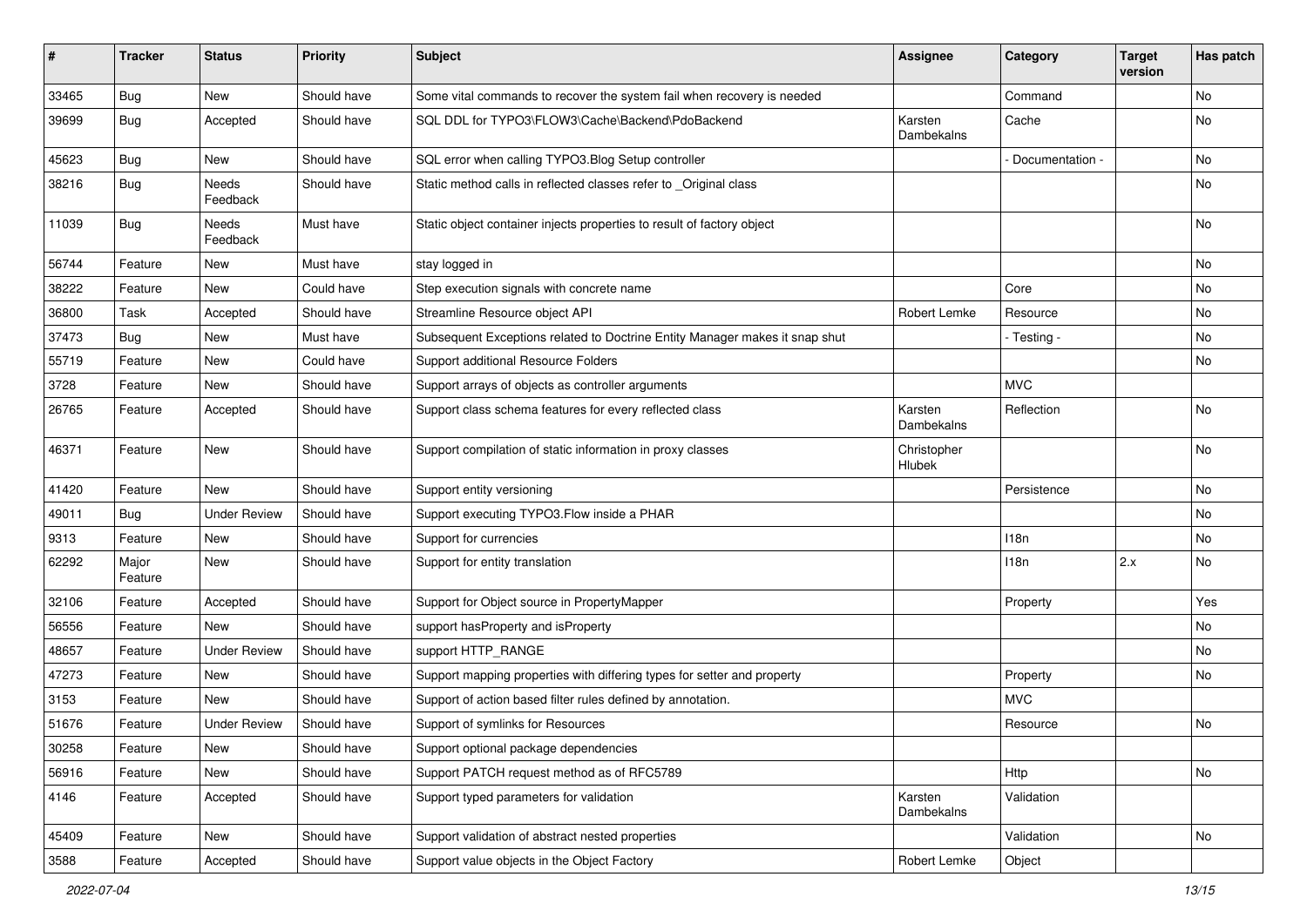| #     | <b>Tracker</b> | <b>Status</b>       | <b>Priority</b> | <b>Subject</b>                                                                                                                         | <b>Assignee</b>             | Category                         | <b>Target</b><br>version | Has patch |
|-------|----------------|---------------------|-----------------|----------------------------------------------------------------------------------------------------------------------------------------|-----------------------------|----------------------------------|--------------------------|-----------|
| 54744 | <b>Bug</b>     | <b>New</b>          | Should have     | System.log contains many NOTICE Flow The argument "workspace" declared in<br>pointcut does not exist in method TYPO3                   |                             | Log                              |                          | <b>No</b> |
| 46689 | Bug            | <b>New</b>          | Must have       | The new ClassLoader swallows Fatal Errors                                                                                              | Marc Neuhaus                |                                  |                          | <b>No</b> |
| 1856  | Feature        | <b>New</b>          | Should have     | The Package Manager checks dependencies between packages on each activation,<br>deactivation                                           | Christopher<br>Hlubek       | Package                          |                          |           |
| 52280 | Task           | <b>Under Review</b> | Should have     | Throw Exception if there is an array in PSR-0 autoload                                                                                 |                             |                                  |                          | Yes       |
| 45253 | Task           | Accepted            | Must have       | Throw exception in PointcutMethodNameFilter if given method's argument does not<br>match the actual method signature                   | Christian Müller            | Security                         |                          | <b>No</b> |
| 46050 | Feature        | <b>New</b>          | Could have      | To decouple log file writing at Logger->logException                                                                                   |                             | Log                              |                          | No        |
| 33018 | Feature        | <b>New</b>          | Should have     | Translator should support override of labels from other packages                                                                       |                             | 118n                             |                          | No        |
| 53350 | Bug            | Accepted            | Should have     | Trying to create a Link in an Template in CLI Context should provide a helpful<br>exception                                            | Bastian<br>Waidelich        | MVC - Routing                    |                          | No        |
| 59878 | Bug            | <b>New</b>          | Must have       | TYPO3\Flow\Core\Booting\Exception\SubProcessException thrown in file Scripts.php                                                       |                             | Error Handler<br>Report -        | 1.1.1                    | <b>No</b> |
| 54381 | Bug            | <b>New</b>          | -- undefined -- | TYPO3\Flow\Core\Booting\Exception\SubProcessException thrown in file Scripts.php                                                       |                             | <b>Error Handler</b><br>Report - |                          | <b>No</b> |
| 53851 | <b>Bug</b>     | <b>New</b>          | -- undefined -- | TYPO3\Flow\Core\Booting\Exception\SubProcessException thrown in file Scripts.php                                                       |                             | <b>Error Handler</b><br>Report - |                          | <b>No</b> |
| 59747 | <b>Bug</b>     | <b>New</b>          | Should have     | TYPO3\Flow\Error\Exception thrown in file ErrorHandler.php                                                                             |                             |                                  |                          | No        |
| 59140 | Bug            | <b>New</b>          | -- undefined -- | TYPO3\Flow\Error\Exception thrown in file ErrorHandler.php                                                                             |                             | Error Handler<br>Report -        |                          | <b>No</b> |
| 59049 | Bug            | <b>New</b>          | Should have     | TYPO3\Flow\Error\Exception thrown in file ErrorHandler.php                                                                             |                             | <b>Error Handler</b><br>Report - |                          | <b>No</b> |
| 52005 | <b>Bug</b>     | <b>New</b>          | Could have      | TYPO3\Flow\Error\Exception thrown in file ErrorHandler.php                                                                             |                             | <b>Error Handler</b><br>Report - |                          | <b>No</b> |
| 51704 | Bug            | New                 | -- undefined -- | TYPO3\Flow\Error\Exception thrown in file ErrorHandler.php                                                                             |                             | <b>Error Handler</b><br>Report - |                          | <b>No</b> |
| 44361 | Bug            | <b>New</b>          | Should have     | TYPO3\Flow\I18n\Formatter\DatetimeFormatter - caching DATETIME type                                                                    |                             | 118n                             | 2.0.1                    | <b>No</b> |
| 58852 | Bug            | New                 | Should have     | TYPO3\Flow\Security\Exception\AccessDeniedException should clarify which action<br>fails to execute                                    |                             | Security                         |                          | <b>No</b> |
| 49801 | Bug            | <b>New</b>          | -- undefined -- | TYPO3\Flow\Security\Exception\AccessDeniedException thrown in file<br>TYPO3 Flow Security Authorization AccessDecisionVoterManager.php |                             | Error Handler<br>Report -        |                          | <b>No</b> |
| 45405 | <b>Bug</b>     | Accepted            | Should have     | Uncaught Exception in DynamicRoutePart                                                                                                 | <b>Bastian</b><br>Waidelich | MVC - Routing                    |                          | <b>No</b> |
| 3305  | Feature        | Accepted            | Must have       | Unmodified objects retrieved from a repository should not be validated in the<br>controller                                            | Robert Lemke                | <b>MVC</b>                       |                          | <b>No</b> |
| 39096 | <b>Bug</b>     | New                 | Should have     | Unnecessary compile invoked in non production context?                                                                                 |                             | Core                             | 2.0.1                    | No        |